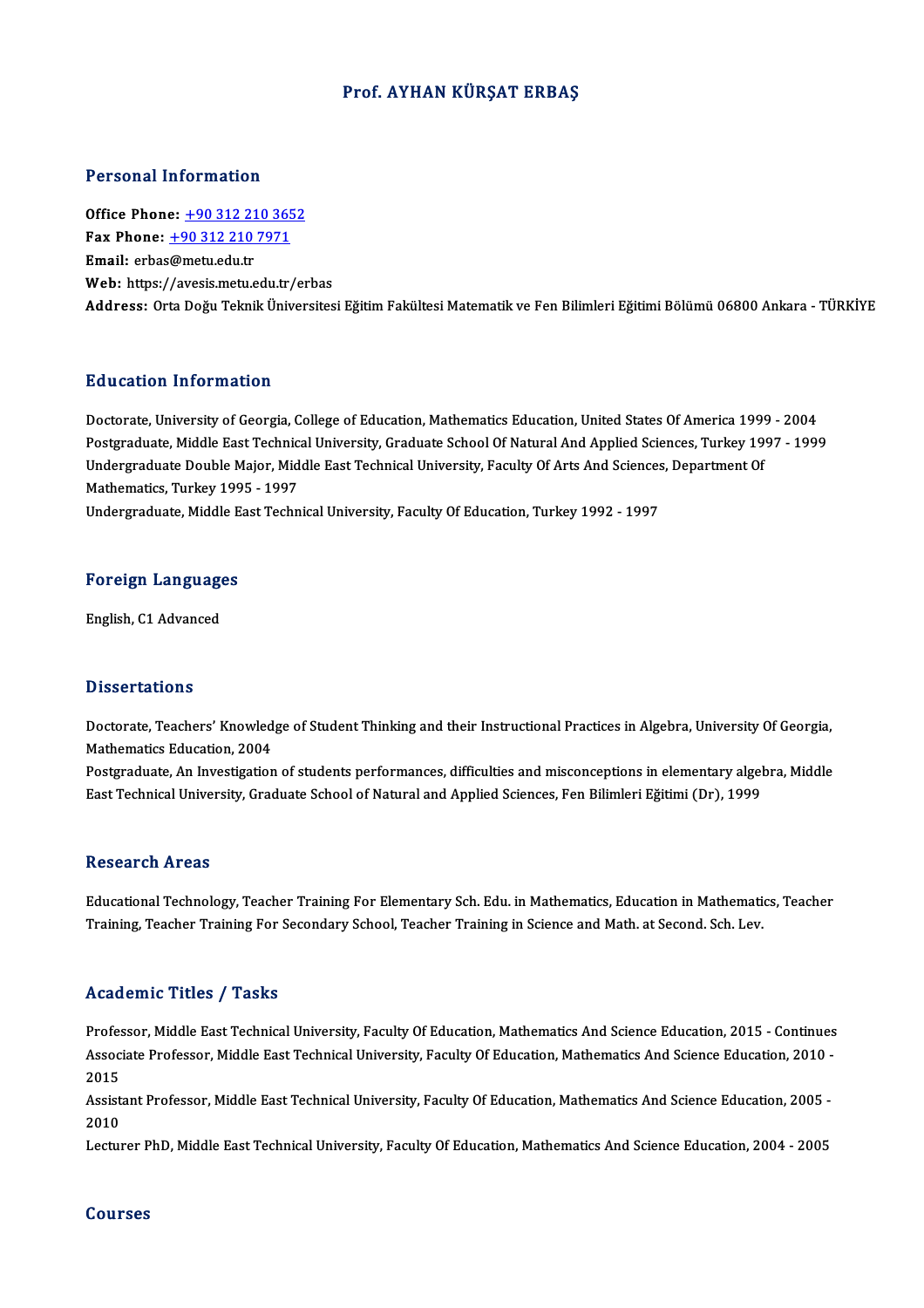EducationalStatistics,Postgraduate,2019 -2020 Educational Statistics, Postgraduate, 2019 - 2020<br>Technology in Math Education, Postgraduate, 2018 - 2019<br>Special Studies, Postgraduate, 2018 - 2019, 2019, 2020 Educational Statistics, Postgraduate, 2019 - 2020<br>Technology in Math Education, Postgraduate, 2018 - 201<br>Special Studies, Postgraduate, 2018 - 2019, 2019 - 2020<br>Advanced Studies, Postgrata, 2019, 2019, 2019, 2020 Special Studies, Postgraduate, 2018 - 2019, 2019 - 2020<br>Advanced Studies, Doctorate, 2018 - 2019, 2019 - 2020

### Advising Theses

Advising Theses<br>Erbaş A. K. , ÇETİNKAYA B., Towards defining biology teacher educator competencies: A delphi study, Doctorate,<br>E KOVUNCU(Student), 2020 F.KOY.DING 716565<br>Erbaş A. K. , ÇETİNKAYA B., 1<br>F.KOYUNCU(Student), 2020<br>Erbas A. K. , An analysis of th Erbaş A. K. , ÇETİNKAYA B., Towards defining biology teacher educator competencies: A delphi study, Doctorate,<br>F.KOYUNCU(Student), 2020<br>Erbaş A. K. , An analysis of the opportunities to learn afforded by the tasks in a nin

F.KOYUNCU(Student), 2020<br>Erbaş A. K. , An analysis of the opportunities to learn af<br>textbook, Postgraduate, İ.BAYRAKTAR(Student), 2019<br>Erbas A. K. , Prespective teachers' interpretation of mu Erbaş A. K. , An analysis of the opportunities to learn afforded by the tasks in a ninth grade Turkish mathematics<br>textbook, Postgraduate, İ.BAYRAKTAR(Student), 2019<br>Erbaş A. K. , Prospective teachers' interpretation of mu

textbook, Postgraduate,<br>Erbaş A. K. , Prospective<br>M.NUR(Student), 2019<br>EPRAS A. K., Evrlering Erbaş A. K. , Prospective teachers' interpretation of multiplicative situations with fractions, Postgraduate,<br>M.NUR(Student), 2019<br>ERBAŞ A. K. , Exploring secondary mathematics teachers' conceptions of mathematical literac

M.NUR(Student), 2019<br>ERBAŞ A. K. , Exploring s<br>M.GENÇ(Student), 2017<br>ERBAS A. K. Mathematic ERBAŞ A. K. , Exploring secondary mathematics teachers' conceptions of mathematical literacy, Doctorate,<br>M.GENÇ(Student), 2017<br>ERBAŞ A. K. , Mathematics in context: An ethnographic study with middle school students working

M.GENÇ(Student), 2017<br>ERBAŞ A. K. , Mathematics in context: An ethnographic stud<br>barbers, and bakers, Postgraduate, B.AYIK(Student), 2016<br>ERBAS A. K., Gomitive analysis of students' learning of trig ERBAŞ A. K. , Mathematics in context: An ethnographic study with middle school students working as street-marketer<br>barbers, and bakers, Postgraduate, B.AYIK(Student), 2016<br>ERBAŞ A. K. , Cognitive analysis of students' lear

barbers, and bakers, Postgraduate, B.AYIK(Student), 2016<br>ERBAŞ A. K. , Cognitive analysis of students' learning of trigonometry in dynamic geometry environment: A teaching<br>experiment, Doctorate, Z.ŞAHİN(Student), 2015 ERBAŞ A. K. , Cognitive analysis of students' learning of trigonometry in dynamic geometry environment: A teaching<br>experiment, Doctorate, Z.ŞAHİN(Student), 2015<br>ERBAŞ A. K. , Cognitive analysis of students' learning of tri

experiment, Doctorate, Z.ŞAHİN(Student), 2015<br>ERBAŞ A. K. , Cognitive analysis of students' lear<br>experiment, Doctorate, Z.Şahin(Student), 2015<br>ERRAS A. K. An Investigation of nua servise ma ERBAŞ A. K. , Cognitive analysis of students' learning of trigonometry in dynamic geometry environment : a teaching<br>experiment, Doctorate, Z.Şahin(Student), 2015<br>ERBAŞ A. K. , An Investigation of pre-service mathematics te

experiment, Doctorate, Z.Şahin(Student), 2015<br>ERBAŞ A. K. , An Investigation of pre-service mathematics teachers' mathematizing during a mathematical modeling task,<br>Postgraduate, M.Kol(Student), 2014 ERBAŞ A. K. , An Investigation of pre-service mathematics teachers' mathematizing during a mathematical modeling tas<br>Postgraduate, M.Kol(Student), 2014<br>ERBAŞ A. K. , An Investigation of prospective secondary mathematics te

Postgraduate, M.Kol(Student), 2014<br>ERBAŞ A. K. , An Investigation of prospective secondary mathematics teachers' thinking about ma<br>and pedagogy of modeling throughout a modeling course, Doctorate, H.Korkmaz(Student), 2014<br> ERBAŞ A. K. , An Investigation of prospective secondary mathematics teachers' thinking about mathematical modeling<br>and pedagogy of modeling throughout a modeling course, Doctorate, H.Korkmaz(Student), 2014<br>ERBAŞ A. K. , St

and pedagogy of modeling throughout a modeling course, Doctorate, H.Korkmaz(Student), 2014<br>ERBAŞ A. K. , Students' intuitively-based misconceptions in probability: Teachers' awarenesses ar<br>middle and high schools, Doctorat ERBAŞ A. K. , Students' intuitively-based misconceptions in probability: Teachers' awarenesses and teaching practices in<br>middle and high schools, Doctorate, M.FATİH(Student), 2014<br>ERBAŞ A. K. , Students' intuitively-based

middle and high schools, Doctorate, M.FATİH(Student), 2014<br>ERBAŞ A. K. , Students' intuitively-based misconceptions in p<br>middle and high schools, Doctorate, M.Fatih(Student), 2014<br>ERBAS A. K. , An investigation of the serv ERBAŞ A.K., Students' intuitively-based misconceptions in probability: teachers' awarenesses and teaching practices in

middle and high schools, Doctorate, M.Fatih(Student), 2014<br>ERBAŞ A. K. , An investigation of pre-service secondary mathe<br>analyzing student work, Doctorate, M.GÖZDE(Student), 2014<br>ERBAS A. K. . An Investigation of nre-servi ERBAŞ A. K. , An investigation of pre-service secondary mathematics teachers' knowledge of students' thinking through analyzing student work, Doctorate, M.GÖZDE(Student), 2014<br>ERBAŞ A. K. , An Investigation of pre-service analyzing student work, Doctorate, M.GÖZDE(Student), 2014

ERBAŞ A. K. , An Investigation of pre-service secondary mathematics teachers' knowledge of students' thinking through<br>analyzing student work, Doctorate, M.Gözde(Student), 2014<br>ERBAŞ A. K. , ÇETİNKAYA B., A comparative anal

analyzing student work, Doctorate, M.Gözde(Student<br>ERBAŞ A. K. , ÇETİNKAYA B., A comparative analysis<br>and Texas, Postgraduate, N.YILMAZ(Student), 2014<br>EPRAS A. K., An investigation of nre servise mathem and Texas, Postgraduate, N.YILMAZ(Student), 2014

ERBAŞ A. K. , An investigation of pre-service mathematics teachers' mathematizing during a mathematical modeling task,<br>Postgraduate, M.KOL(Student), 2014 ERBAŞ A. K. , An investigation of pre-service mathematics teachers' mathematizing during a mathematical modeling tas<br>Postgraduate, M.KOL(Student), 2014<br>ERBAŞ A. K. , An investigation of prospective secondary mathematics te

Postgraduate, M.KOL(Student), 2014<br>ERBAŞ A. K. , An investigation of prospective secondary mathematics teachers' thinking about math<br>and pedagogy of modeling throughout a modeling course, Doctorate, H.KORKMAZ(Student), 201 ERBAŞ A. K. , An investigation of prospective secondary mathematics teachers' thinking about mathematical modeling<br>and pedagogy of modeling throughout a modeling course, Doctorate, H.KORKMAZ(Student), 2014<br>ERBAŞ A. K. , ÇE

and pedagogy of modeling throughout a modeling course, Doctorate,<br>ERBAŞ A. K. , ÇETİNKAYA B., An Investigation of teachers' noticing of s<br>professional development program, Doctorate, S.Baş(Student), 2014<br>ERBAS A. K., Pro s ERBAŞ A. K. , ÇETİNKAYA B., An Investigation of teachers' noticing of students' mathematical thinking in the context of a<br>professional development program, Doctorate, S.Baş(Student), 2014<br>ERBAŞ A. K. , Pre-service elementa

professional development program, Doctorate, S.Baş(Student), 2014<br>ERBAŞ A. K. , Pre-service elementary mathematics teachers' understanding of derivative through a model development<br>unit, Doctorate, M.KERTİL(Student), 2014 ERBAŞ A. K. , Pre-service elementary mathematics teachers' understanding of derivative through a model de<br>unit, Doctorate, M.KERTİL(Student), 2014<br>ERBAŞ A. K. , Teacher learning in and from practice : A case of a secondary

unit, Doctorate, M.KER<br>ERBAŞ A. K. , Teacher 1<br>E.GÜL(Student), 2013<br>ERBAS A. K. , KORKMA ERBAŞ A. K. , Teacher learning in and from practice : A case of a secondary mathematics teacher, Doctorate,<br>E.GÜL(Student), 2013<br>ERBAŞ A. K. , KORKMAZ B., Teachers' knowledge of content and students about the function conc

E.GÜL(Student), 2013<br>ERBAŞ A. K. , KORKMAZ B., Teachers' knowledge of content and students about the function conce<br>with student learning outcomes in vocational high schools, Doctorate, V.Hatisaru(Student), 2013<br>CETİNKAYA ERBAŞ A. K. , KORKMAZ B., Teachers' knowledge of content and students about the function concept and its interrelation<br>with student learning outcomes in vocational high schools, Doctorate, V.Hatisaru(Student), 2013<br>CETİNKA

with student learning outcomes in vocational high schools, Doctorate, V.Hatisaru(Student), 2013<br>GETİNKAYA B., ERBAŞ A. K. , An Investigation of prospective teachers' mathematical modelling processes and<br>about factors affec CETINKAYA B., ERBAŞ A.K., An Investigation of prospective teachers' mathematical modelling processes and their views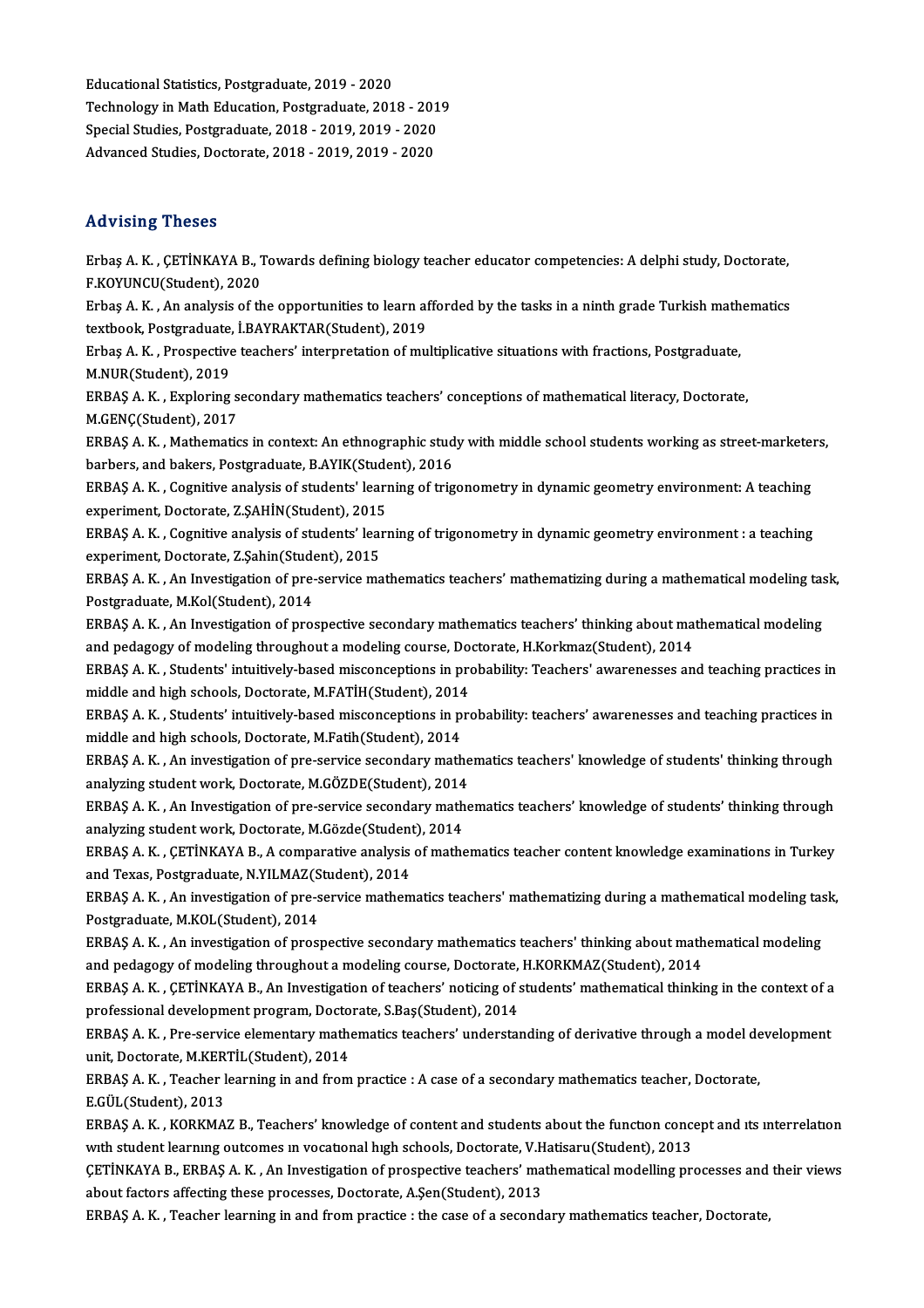E.Gül(Student),2013

E.Gül(Student), 2013<br>ERBAŞ A. K. , Assessment of preservice mathematics teachers' knowledge for teaching statistics, Doctorate,<br>O.MERCİMEK(Student), 2013 E.Gül(Student), 2013<br>ERBAŞ A. K. , Assessment of pr<br>O.MERCİMEK(Student), 2013<br>ERBAS A. K., CETİNKAYA B. A ERBAŞ A. K. , Assessment of preservice mathematics teachers' knowledge for teaching statistics, Doctorate,<br>O.MERCİMEK(Student), 2013<br>ERBAŞ A. K. , ÇETİNKAYA B., An investigation of prospective teachers' mathematical modell

0.MERCİMEK(Student), 2013<br>ERBAŞ A. K. , ÇETİNKAYA B., An investigation of prospective teachers' mat<br>about factors affecting these processes, Doctorate, A.ŞEN(Student), 2013<br>ERRAS A. K., Teachers' imovidedge af content and ERBAŞ A. K. , ÇETİNKAYA B., An investigation of prospective teachers' mathematical modelling processes and their views<br>about factors affecting these processes, Doctorate, A.ŞEN(Student), 2013<br>ERBAŞ A. K. , Teachers' knowle

about factors affecting these processes, Doctorate, A.ŞEN(Student), 2013<br>ERBAŞ A. K. , Teachers' knowledge of content and students about the function concept<br>learning outcomes in vocational high schools, Doctorate, V.HATIS ERBAŞ A. K. , Teachers' knowledge of content and students about the function concept and its interrelation with student<br>learning outcomes in vocational high schools, Doctorate, V.HATISARU(Student), 2013<br>ERBAŞ A. K. , ÇETİN

learning outcomes in vocational high schools, Doctorate, V.HATISARU(Student), 2013<br>ERBAŞ A. K. , ÇETİNKAYA B., An investigation of teachers' noticing of students' mathematical thinking in the context of a<br>professional deve ERBAŞ A. K. , ÇETİNKAYA B., An investigation of teachers' noticing of students' mathematical thinking in the context of<br>professional development program, Doctorate, S.BAŞ(Student), 2013<br>ERBAŞ A. K. , YILDIRIM U., Physics t

professional development program, Doctora<br>ERBAŞ A. K. , YILDIRIM U., Physics teachers ł<br>study, Doctorate, S.KAPUCU(Student), 2012<br>CAKIROČLU E. ERRAS A. K., Middle school n ERBAŞ A. K. , YILDIRIM U., Physics teachers beliefs related to Turkish high school physics curriculum: A multiple case<br>study, Doctorate, S.KAPUCU(Student), 2012<br>ÇAKIROĞLU E., ERBAŞ A. K. , Middle school mathematics teacher

study, Doctorate, S.KAPUCU(Student), 2012<br>ÇAKIROĞLU E., ERBAŞ A. K. , Middle school mathematics teachers' use of textbooks and integration of textbook tasks into<br>practice: a mixed methods study, Doctorate, M.Özgeldi(Studen CAKIROĞLU E., ERBAŞ A. K. , Middle school mathematics teachers' use of textbooks and integration of textbook tasks int<br>practice: a mixed methods study, Doctorate, M.Özgeldi(Student), 2012<br>ERBAŞ A. K. , The contribution of

practice: a mixed methods study, Doctorate, M.Öz<br>ERBAŞ A. K. , The contribution of personality, mot<br>in mathematics, Doctorate, S.BAŞ(Student), 2012<br>ERBAS A. K. , An Investigation of in service sesanc ERBAŞ A. K. , The contribution of personality, motivation, academic risk-taking and metacognition to the creative ability<br>in mathematics, Doctorate, S.BAŞ(Student), 2012<br>ERBAŞ A. K. , An Investigation of in-service seconda

in mathematics, Doctorate, S.BAŞ(Student), 2012<br>ERBAŞ A. K. , An Investigation of in-service secondary mathematics teachers' evolving knowled<br>development activities based on modeling perspective, Doctorate, A.Aydoğan(Stude ERBAŞ A. K. , An Investigation of in-service secondary mathematics teachers' evolving knowledge through professional<br>development activities based on modeling perspective, Doctorate, A.Aydoğan(Student), 2012<br>ERBAŞ A. K. , T

development activities based on modeling perspective, Doctorate, A.Aydoğan(Student), 2012<br>ERBAŞ A. K. , The Contribution of personality, motivation, academic risk-taking, and metacognition to the creative ability<br>in mathem ERBAŞ A. K. , The Contribution of personality, motivation, academic risk-taking, and metacognition to the creative abili<br>in mathematics, Doctorate, S.Baş(Student), 2012<br>ERBAŞ A. K. , YILDIRIM U., Physics teachers' beliefs

in mathematics, Doctorate, S.Baş(Student), <br>ERBAŞ A. K. , YILDIRIM U., Physics teachers'<br>study, Doctorate, S.Kapucu(Student), 2012<br>ERBAS A. K., An investigation of in service ( ERBAŞ A. K. , YILDIRIM U., Physics teachers' beliefs related to Turkish high school physics curriculum: a multiple case<br>study, Doctorate, S.Kapucu(Student), 2012<br>ERBAŞ A. K. , An investigation of in-service secondary mathe

study, Doctorate, S.Kapucu(Student), 2012<br>ERBAŞ A. K. , An investigation of in-service secondary mathematics teachers evolving knowledg<br>development activities based on modeling perspective, Doctorate, A.AYDOĞAN(Student), 2 ERBAŞ A. K. , An investigation of in-service secondary mathematics teachers evolving knowledge through professional<br>development activities based on modeling perspective, Doctorate, A.AYDOĞAN(Student), 2012<br>ÇETİNKAYA B., ER

development activities based on modeling perspective, Doctorate, A.AYDOĞAN(Student), 2012<br>ÇETİNKAYA B., ERBAŞ A. K. , Pre-service elementary mathematics teachers' views about using g<br>elementary school algebra: the case of CETİNKAYA B., ERBAŞ A. K. , Pre-service elementary mathematics teachers' views about using graphing calculators in<br>elementary school algebra: the case of using Classpad, Postgraduate, M.Kaplan(Student), 2011<br>ERBAŞ A. K. ,

elementary school algebra: the case of using Classpad, Postgraduate, M.Kaplan(Student), 2011<br>ERBAŞ A. K. , ÇETİNKAYA B., Pre-service elementary mathematics teachers' views about using gra<br>elementary school algebra: The cas ERBAŞ A. K. , ÇETİNKAYA B., Pre-service elementary mathematics teachers' views about using graphing calculators<br>elementary school algebra: The case of using classpad, Postgraduate, M.KAPLAN(Student), 2010<br>ERBAŞ A. K. , A c

elementary school algebra: The case of using classpad, Postgraduate, M.KAPLAN(Student), 2010<br>ERBAŞ A. K. , A comparative analysis of perimeter, area and volume topics in the selected sixth, seventh and eighth<br>grades mathem ERBAŞ A. K. , A comparative analysis of perimeter, area and volume topics in the selected sixth, seventh and eighth<br>grades mathematics textbooks from Turkey, Singapore and The United States, Postgraduate, S.ÖZDOĞAN(Student grades mathematics textbooks from T<br>ERBAŞ A. K. , Students' strategies, epis<br>Postgraduate, S.Okur(Student), 2008<br>ERBAS A. K., Students' strategies, epis ERBAŞ A. K. , Students' strategies, episodes and metacognitions in the context of pisa 2003 mathematical literacy items,<br>Postgraduate, S.Okur(Student), 2008<br>ERBAŞ A. K. , Students' strategies, episodes and metacognitions i

Postgraduate, S.Okur(Student), 2008<br>ERBAŞ A. K. , Students' strategies, episo<br>Postgraduate, S.OKUR(Student), 2008<br>ERBAS A. K., Students' kerning of sus ERBAŞ A. K. , Students' strategies, episodes and metacognitions in the context of Pisa 2003 mathematical literacy items<br>Postgraduate, S.OKUR(Student), 2008<br>ERBAŞ A. K. , Students' learning of quadratic equations through us

Postgraduate, S.OKUR(Student), 2008<br>ERBAŞ A. K. , Students' learning of quadratic equations through use of interactive whiteboard and graphing software,<br>Postgraduate, M.İNCE(Student), 2008 ERBAŞ A. K. , Students' learning of quadratic equations through use of interactive whiteboard and graphing software<br>Postgraduate, M.İNCE(Student), 2008<br>ERBAŞ A. K. , Using technology in preventing and remedying seventh gra

Postgraduate, M.İNCE(Student), 2008<br>ERBAŞ A. K. , Using technology in preventing and remedying sev<br>solving linear equations, Postgraduate, G.EREK(Student), 2008<br>ERBAS A. K., The effects of computer based instruction on sev ERBAŞ A. K. , Using technology in preventing and remedying seventh grade students' misconceptions in forming an<br>solving linear equations, Postgraduate, G.EREK(Student), 2008<br>ERBAŞ A. K. , The effects of computer based inst

solving linear equations, Postgraduate, G.EREK(Student), 2008<br>ERBAŞ A. K. , The effects of computer based instruction on seventh grade student<br>geometry, mathematics and technology, Postgraduate, Ş.BOYRAZ(Student), 2008<br>EPR ERBAŞ A. K. , The effects of computer based instruction on seventh grade students' spatial ability, attitudes toward<br>geometry, mathematics and technology, Postgraduate, Ş.BOYRAZ(Student), 2008<br>ERBAŞ A. K. , Effects of grap

geometry, mathematics and technology, Postgraduate, Ş.BOYRAZ(Student), 2008<br>ERBAŞ A. K. , Effects of graphing calculators on eighth grade students' achievement in graphs of linear equations and<br>concept of slope, Postgradua ERBAŞ A. K. , Effects of graphing calculators on eighth grade students' achievement in graphs of linear equations<br>concept of slope, Postgraduate, Y.ÖNÜR(Student), 2008<br>ERBAŞ A. K. , The effect of dynamic geometry use toget

concept of slope, Postgraduate, Y.ÖNÜR(Student), 2008<br>ERBAŞ A. K. , The effect of dynamic geometry use together with open-ended explorations in sixth grade students<br>performances in polygons and similarity and congruency of ERBAŞ A. K. , The effect of dynamic geometry use together with open-ended explorations in sixth grade students'<br>performances in polygons and similarity and congruency of polygons /, Postgraduate, A.AYDOĞAN(Student), 2007<br>E performances in polygons and similarity and congruency of polygons /, Postgraduate, A.AYDOĞAN(Student), 2007<br>ERBAŞ A. K. , A survey of teachers' implementations of new elementary school mathematics curriculum in sixth grad

### Articles Published in Journals That Entered SCI, SSCI and AHCI Indexes

rticles Published in Journals That Entered SCI, SSCI and AHCI Indexes<br>I. Facilitating a Sustainable Transformation of Sociomathematical Norms Through Mathematical<br>Medeling Activities Modeling a Susta<br>Facilitating a Susta<br>Modeling Activities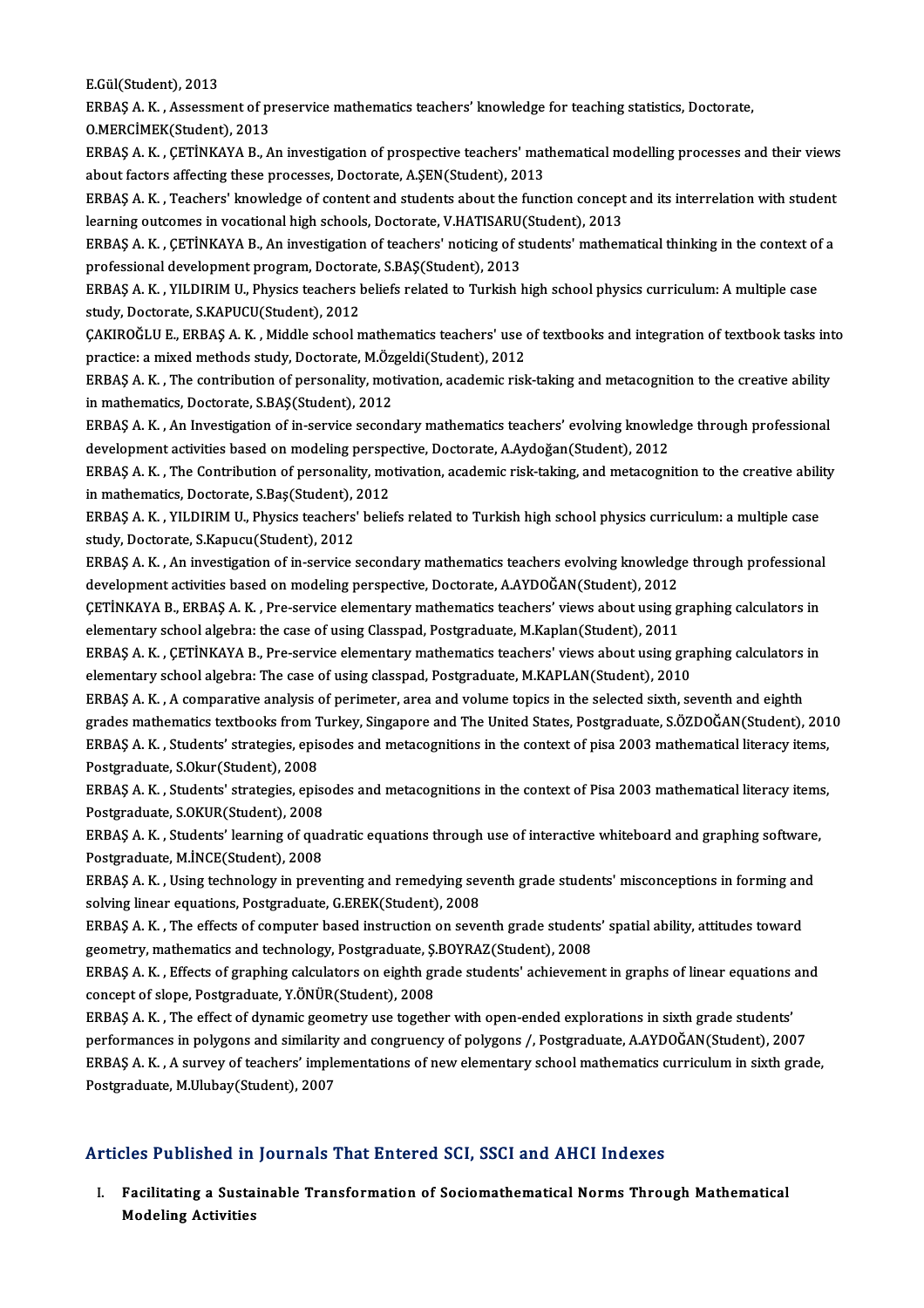Yenmez A.A., ERBAŞ A.K.

Yenmez A. A. , ERBAȘ A. K.<br>INTERNATIONAL JOURNAL OF SCIENCE AND MATHEMATICS EDUCATION, 2022 (Journal Indexed in SSCI)<br>Povelaning prespective teachers' severiational ressoning through a model development segu

II. Developing prospective teachers' covariational reasoning through a model development sequence<br>Kertil M., Erbaş A. K., Çetinkaya B. INTERNATIONAL JOURNAL OF SCI<br>Developing prospective teache<br>Kertil M., Erbaş A. K. , Çetinkaya B.<br>MATUEMATICAL TUINKINC AND I

MATHEMATICAL THINKINGANDLEARNING,vol.21,pp.207-233,2019 (Journal Indexed inSSCI)

## III. Tracing Teacher Learning through Shifts in Discourses: The Case of a Mathematics Teacher MATHEMATICAL THINKIN<br>Tracing Teacher Learn<br>Ilhan E. G. C. , ERBAŞ A. K.<br>FURASIA JOURNAL OF MA

EURASIA JOURNAL OF MATHEMATICS SCIENCE AND TECHNOLOGY EDUCATION, vol.13, no.6, pp.1919-1942, 2017<br>(Journal Indexed in SSCI) Ilhan E. G. C. , ERBAŞ A. K.<br>EURASIA JOURNAL OF MA<br>(Journal Indexed in SSCI)<br>Mathematical Knowlade EURASIA JOURNAL OF MATHEMATICS SCIENCE AND TECHNOLOGY EDUCATION, vol.13, no.6, pp.1919-19<br>(Journal Indexed in SSCI)<br>IV. Mathematical Knowledge for Teaching the Function Concept and Student Learning Outcomes<br>Hatigary V. EBB

## (Journal Indexed in SSC)<br>Mathematical Knowle<br>Hatisaru V., ERBAŞ A. K.<br>INTERNATIONAL JOURN Hatisaru V., ERBAŞ A.K.

INTERNATIONAL JOURNAL OF SCIENCE AND MATHEMATICS EDUCATION, vol.15, no.4, pp.703-722, 2017 (Journal Indexed in SSCI) INTERNATIONAL JOURNAL OF SCIENCE AND MATHEMATICS EDUCATION, vol.15, no.4, pp.703-722, 201<br>Indexed in SSCI)<br>V. Understanding Prospective Teachers' Mathematical Modeling Processes in the Context of a<br>Mathematical Modeling Co

Indexed in SSCI)<br>Understanding Prospective Tea<br>Mathematical Modeling Course<br>Sen Zeytun A, Cetinkeye B, Erbes A Understanding Prospective Teache<br>Mathematical Modeling Course<br>Sen Zeytun A., Çetinkaya B., Erbaş A. K.<br>EURASIA JOURNAL OE MATHEMATICS

Sen Zeytun A., Çetinkaya B., Erbaş A. K.

Mathematical Modeling Course<br>Sen Zeytun A., Çetinkaya B., Erbaş A. K.<br>EURASIA JOURNAL OF MATHEMATICS SCIENCE AND TECHNOLOGY EDUCATION, vol.13, pp.691-722, 2017 (Journal<br>Indexed in SSCI) EURASIA JOURNAL OF MATHEMATICS SCIENCE AND TECHNOLOGY EDUCATION, vol.13, pp.691-722, 2017 (<br>Indexed in SSCI)<br>VI. Discourse Analysis of Interpersonal Meaning to Understand the Discrepancy between Teacher<br>Knowing and Practic

Indexed in SSCI)<br>Discourse Analysis of<br>Knowing and Practice<br><sup>Then E.C.C.</sup> EPPAS A.*V* **Discourse Analysis of I<br>Knowing and Practice<br>Ilhan E. G. C. , ERBAŞ A. K.<br>EURASIA JOURNAL OF MA** 

Ilhan E. G. C., ERBAS A. K.

Knowing and Practice<br>Ilhan E. G. C. , ERBAŞ A. K.<br>EURASIA JOURNAL OF MATHEMATICS SCIENCE AND TECHNOLOGY EDUCATION, vol.12, no.8, pp.2237-2251, 2016<br>(Journal Indexed in SSCI) EURASIA JOURNAL OF MATHEMATICS SCIENCE AND TECHNOLOGY EDUCATION, vol.12, no.8, pp.2237-2251,<br>(Journal Indexed in SSCI)<br>VII. Pre-service Teachers' Developing Conceptions about the Nature and Pedagogy of Mathematical<br>Modelin

(Journal Indexed in SSCI)<br>Pre-service Teachers' Developing Conceptions about the Nat<br>Modeling in the Context of a Mathematical Modeling Course<br>Cetinkaya B. Kortil M. Erbas A. K., Korkmaz H. Alasas: C. Calareğlu Pre-service Teachers' Developing Conceptions about the Natu<br>Modeling in the Context of a Mathematical Modeling Course<br>Çetinkaya B., Kertil M., Erbaş A. K. , Korkmaz H., Alacacı C., Çakıroğlu E.<br>MATUEMATICAL TUINKING AND LE Modeling in the Context of a Mathematical Modeling Course<br>Çetinkaya B., Kertil M., Erbaş A. K. , Korkmaz H., Alacacı C., Çakıroğlu E.<br>MATHEMATICAL THINKING AND LEARNING, vol.18, pp.287-314, 2016 (Journal Indexed in SSCI)

## Cetinkaya B., Kertil M., Erbaş A. K. , Korkmaz H., Alacacı C., Çakıroğlu E.<br>MATHEMATICAL THINKING AND LEARNING, vol.18, pp.287-314, 2016 (Journal Indexed in SSCI)<br>VIII. The Contribution of Personality Traits, Motivatio MATHEMATICAL THINKING AND LI<br>The Contribution of Personality<br>Creative Ability in Mathematics<br>Frhas A K – Bas S Creative Ability in Mathematics<br>Erbaş A.K., Bas S.

CREATIVITY RESEARCH JOURNAL, vol.27, pp.299-307, 2015 (Journal Indexed in SSCI)

## Erbaş A. K. , Bas S.<br>CREATIVITY RESEARCH JOURNAL, vol.27, pp.299-307, 2015 (Journal Indexed in SSCI)<br>IX. Performance and Difficulties of Students in Formulating and Solving Quadratic Equations with One<br>IInknown CREATIVIT<br>Performal<br>Unknown<br>KARAR M Performance and Difficult<br>Unknown<br>KABAR M. G. D. , ERBAŞ A. K.<br>EDUCATIONAL SCIENCES TH Unknown<br>KABAR M. G. D. , ERBAŞ A. K.<br>EDUCATIONAL SCIENCES-THEORY & PRACTICE, vol.15, no.4, pp.1137-1150, 2015 (Journal Indexed in SSCI)<br>Learning Mathematics with Interactive Whiteheards and Computer Based Craphing Utility

## KABAR M. G. D. , ERBAŞ A. K.<br>EDUCATIONAL SCIENCES-THEORY & PRACTICE, vol.15, no.4, pp.1137-1150, 2015 (Journal Indexed in S.<br>X. Learning Mathematics with Interactive Whiteboards and Computer-Based Graphing Utility<br>ERBAŞ A. EDUCATIONAL SCIENCES-TH<br>Learning Mathematics with<br>ERBAŞ A. K. , Ince M., Kaya S.<br>EDUCATIONAL TECHNOLOCY Learning Mathematics with Interactive Whiteboards and Computer-Based Graphing Uti<br>ERBAŞ A. K. , Ince M., Kaya S.<br>EDUCATIONAL TECHNOLOGY & SOCIETY, vol.18, no.2, pp.299-312, 2015 (Journal Indexed in SSCI)<br>Pelational Underst

XI. Relational Understanding of the Derivative Concept through Mathematical Modeling: A Case Study<br>Sahin Z., Yenmez A. A., Erbas A. K. EDUCATIONAL TECHNOLOGY & SO<br>Relational Understanding of the<br>Sahin Z., Yenmez A.A., Erbaş A.K.<br>EURASIA JOURNAL OF MATUEMA Relational Understanding of the Derivative Concept through Mathematical Modeling: A Case Study<br>Sahin Z., Yenmez A. A. , Erbaş A. K.<br>EURASIA JOURNAL OF MATHEMATICS SCIENCE AND TECHNOLOGY EDUCATION, vol.11, pp.177-188, 2015

Sahin Z., Yenmez<br>EURASIA JOURNA<br>Indexed in SSCI)<br>Mathematical M EURASIA JOURNAL OF MATHEMATICS SCIENCE AND TECHNOLOGY EDUCATION, vol.11, pp.17<br>Indexed in SSCI)<br>XII. Mathematical Modeling in Mathematics Education: Basic Concepts and Approaches<br>FRRAS A K. KERTU M. CETINKAYA B. CAKIROČLUE

- Indexed in SSCI)<br>XII. Mathematical Modeling in Mathematics Education: Basic Concepts and Approaches<br>ERBAS A. K. , KERTİL M., CETİNKAYA B., CAKIROĞLU E., ALACACI C., Bas S. Mathematical Modeling in Mathematics Education: Basic Concepts and Approaches<br>ERBAŞ A. K. , KERTİL M., ÇETİNKAYA B., ÇAKIROĞLU E., ALACACI C., Bas S.<br>KURAM VE UYGULAMADA EGITIM BILIMLERI, vol.14, no.4, pp.1621-1627, 2014 (
- XIII. Matematik eğitiminde matematiksel modelleme Temel kavramlar ve farklı yaklaşımlar Mathematical KURAM VE UYGULAMADA EGITIM BILIMLERI, vol.14, no.4, pp.1621-1627, 2014 (Journa<br>Matematik eğitiminde matematiksel modelleme Temel kavramlar ve farklı yak<br>modeling in mathematics education Basic concepts and different approa Erbaş A. K. , Kertil M., Çetinkaya B., Çakıroğlu E., Alacacı C., Baş S.<br>Kuram Ve Uygulamada Egitim Bilimleri, vol.14, pp.1607-1627, 2014 (Journal Indexed in SSCI) modeling in mathematics education Basic concepts and different approaches Erbaş A. K. , Kertil M., Çetinkaya B., Çakıroğlu E., Alacacı C., Baş S.<br>Kuram Ve Uygulamada Egitim Bilimleri, vol.14, pp.1607-1627, 2014 (Journal Indexed in SSCI)<br>XIV. An Evaluation of Environmental Responsibility and

Kurar<br><mark>An E</mark>v<br>2006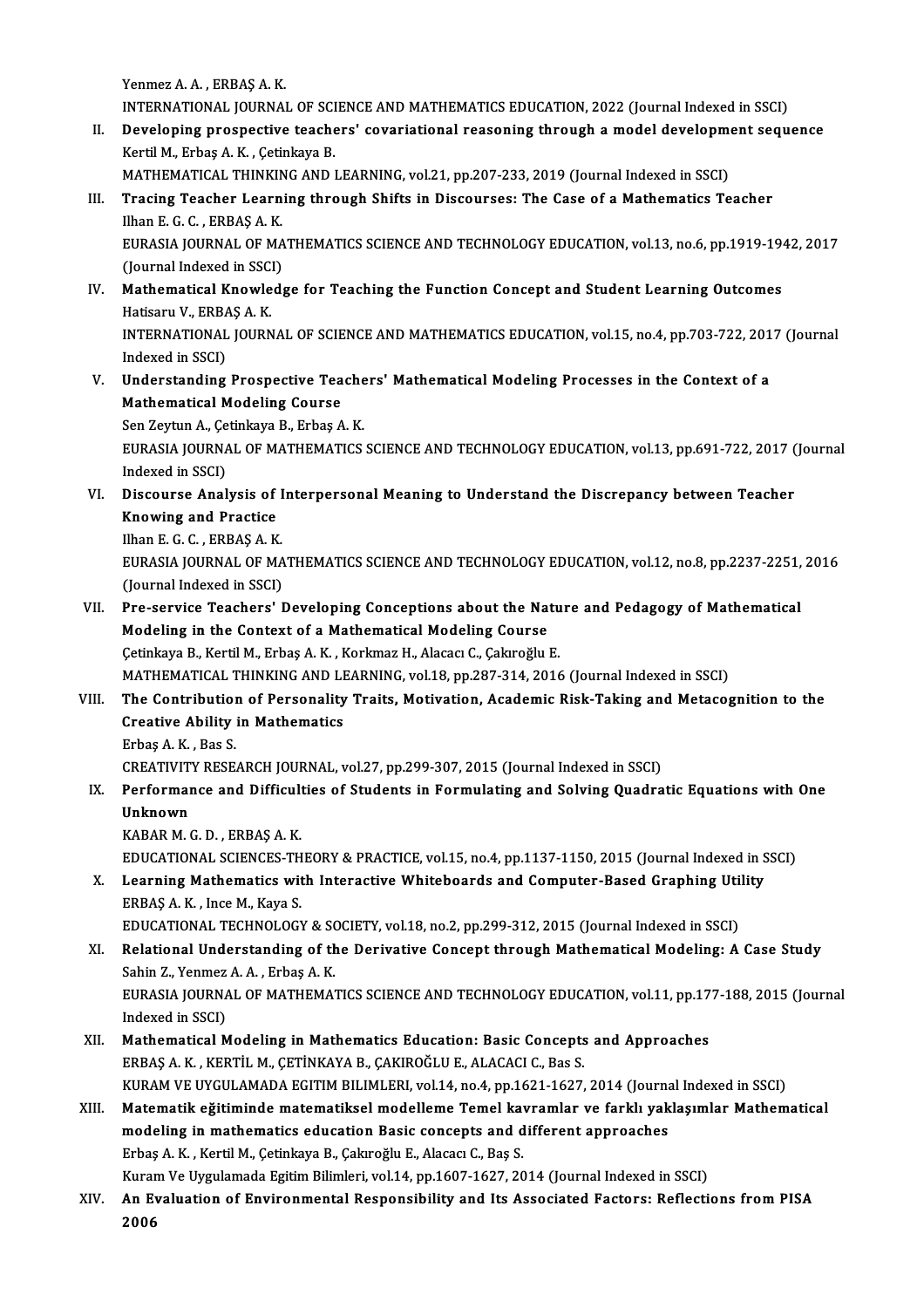ERBAŞA.K. ,TEKSÖZG.,TekkayaC. ERBAŞ A. K. , TEKSÖZ G., Tekkaya C.<br>EGITIM ARASTIRMALARI-EURASIAN JOURNAL OF EDUCATIONAL RESEARCH, vol.12, no.46, pp.41-62, 2012<br>(Jaunnal Indoved in SSCI) ERBAŞ A. K. , TEKSÖZ G., T<br>EGITIM ARASTIRMALARI-<br>(Journal Indexed in SSCI)<br>A Comnanison of Mathe EGITIM ARASTIRMALARI-EURASIAN JOURNAL OF EDUCATIONAL RESEARCH, vol.12, no.46, pp.41-62, 2012<br>(Journal Indexed in SSCI)<br>XV. A Comparison of Mathematics Textbooks from Turkey. Singapore, and the United States of America<br>Frha (Journal Indexed in SSCI)<br>A Comparison of Mathemati<br>Erbaş A. K. , Alacacı C., Bulut M.<br>KURAM VE UVCULAMADA ECU A Comparison of Mathematics Textbooks from Turkey. Singapore, and the United States of Am<br>Erbaş A. K. , Alacacı C., Bulut M.<br>KURAM VE UYGULAMADA EGITIM BILIMLERI, vol.12, no.3, pp.2324-2329, 2012 (Journal Indexed in SSCI)<br> Erbaş A. K. , Alacacı C., Bulut M.<br>KURAM VE UYGULAMADA EGITIM BILIMLERI, vol.12, no.3, pp.2324-2329, 2012 (Journal Indexed in SSCI)<br>XVI. Researching students' strategies, episodes, and metacognitions in mathematical proble KURAM VE UYGULAN<br>Researching stude<br>ERBAŞ A. K. , Okur S.<br>OUALITY & OUANTIT Researching students' strategies, episodes, and metacognitions in manufactured in SCI)<br>ERBAŞ A. K. , Okur S.<br>QUALITY & QUANTITY, vol.46, no.1, pp.89-102, 2012 (Journal Indexed in SCI)<br>The effect of inquiry based exploratio ERBAŞ A. K. , Okur S.<br>QUALITY & QUANTITY, vol.46, no.1, pp.89-102, 2012 (Journal Indexed in SCI)<br>XVII. The effect of inquiry-based explorations in a dynamic geometry environment on sixth grade<br>students' schievements in pol QUALITY & QUANTITY, vol.46, no.1, pp.89<br>The effect of inquiry-based explorat<br>students' achievements in polygons<br>Frhas A K Venmer A A The effect of inquiry-b<br>students' achievement<br>Erbaş A.K. , Yenmez A.A.<br>COMPUTERS & EDUCATIO students' achievements in polygons<br>Erbaş A. K. , Yenmez A. A.<br>COMPUTERS & EDUCATION, vol.57, pp.2462-2475, 2011 (Journal Indexed in SCI) Erbaş A. K. , Yenmez A. A.<br>COMPUTERS & EDUCATION, vol.57, pp.2462-2475, 2011 (Journal Indexed in SCI)<br>XVIII. Psychometric Properties of the Turkish Adaptation of the Mathematics Teacher Efficacy Belief COMPUTERS & EDUCATION, vol.57, pp.24<br>Psychometric Properties of the Turi<br>Instrument for In-Service Teachers **Psychometric Properti<br>Instrument for In-Serv<br>Cetinkaya B., ERBAŞ A. K.<br>SPANISH JOUPNAJ OF PS** Instrument for In-Service Teachers<br>Cetinkaya B., ERBAŞ A. K.<br>SPANISH JOURNAL OF PSYCHOLOGY, vol.14, no.2, pp.956-966, 2011 (Journal Indexed in SSCI) Cetinkaya B., ERBAŞ A. K.<br>SPANISH JOURNAL OF PSYCHOLOGY, vol.14, no.2, pp.956-966, 2011 (Journal Indexed in S<br>XIX. Teachers' Knowledge about Ninth Grade Students' Ways of Algebraic Thinking<br>Ree S. ERRAS A. K. CETINKAVA B SPANISH JOURNAL OF PSYCHOLOG<br>Teachers' Knowledge about Ni<br>Bas S., ERBAŞ A. K. , ÇETİNKAYA B.<br>ECITIM VE BILIM EDUCATION ANI Teachers' Knowledge about Ninth Grade Students' Ways of Algebraic Thinking<br>Bas S., ERBAŞ A. K. , ÇETİNKAYA B.<br>EGITIM VE BILIM-EDUCATION AND SCIENCE, vol.36, no.159, pp.41-55, 2011 (Journal Indexed in SSCI)<br>Mathematics Teac Bas S., ERBAŞ A. K. , ÇETİNKAYA B.<br>EGITIM VE BILIM-EDUCATION AND SCIENCE, vol.36, no.159, pp.41-55, 2011 (Journal Indexed in SSINGR)<br>XX. Mathematics Teachers' Covariational Reasoning Levels and Predictions about Students' EGITIM VE BILIM-EDUCATION AND SO<br>Mathematics Teachers' Covariatio<br>Covariational Reasoning Abilities<br>Son Zaytun A, Continkaya B, EBBAS A Mathematics Teachers' Covariational Reasoning Levels and Predictions about Students'<br>Covariational Reasoning Abilities<br>Sen Zeytun A., Centinkaya B., ERBAŞ A. K. Covariational Reasoning Abilities<br>Sen Zeytun A., Centinkaya B., ERBAŞ A. K.<br>KURAM VE UYGULAMADA EGITIM BILIMLERI, vol.10, no.3, pp.1601-1612, 2010 (Journal Indexed in SSCI)<br>Mathematics teachers' covariational reasoning lev Sen Zeytun A., Centinkaya B., ERBAŞ A. K.<br>KURAM VE UYGULAMADA EGITIM BILIMLERI, vol.10, no.3, pp.1601-1612, 2010 (Journal Indexed in SSCI)<br>XXI. Mathematics teachers' covariational reasoning levels and predictions about KURAM VE UYGULAM<br>Mathematics teach<br>reasoning abilities<br>Sen Zeutun A. CETINI Mathematics teachers' covariational<br>reasoning abilities<br>Şen Zeytun A., ÇETİNKAYA B., ERBAŞ A. K.<br>Kuram ve Uvgulamada Faitim Bilimlari ve reasoning abilities<br>Şen Zeytun A., ÇETİNKAYA B., ERBAŞ A. K.<br>Kuram ve Uygulamada Egitim Bilimleri, vol.10, no.3, pp.1601-1612, 2010 (Journal Indexed in SSCI) Sen Zeytun A., ÇETİNKAYA B., ERBAŞ A. K.<br>Kuram ve Uygulamada Egitim Bilimleri, vol.10, no.3, pp.1601-1612, 2010 (Journal Index XXII.<br>XXII. Unpacking the inequality among Turkish schools: Findings from PISA 2006 Kuram ve Uygulamad<br><mark>Unpacking the ineq</mark><br>Alacaci C., Erbaş A. K.<br>INTERNATIONAL JOU Alacaci C., Erbaş A. K.<br>INTERNATIONAL JOURNAL OF EDUCATIONAL DEVELOPMENT, vol.30, pp.182-192, 2010 (Journal Indexed in SSCI) Alacaci C., Erbaş A. K.<br>INTERNATIONAL JOURNAL OF EDUCATIONAL DEVELOPMENT, vol.30, pp.182-192, 2010 (Journal Indexed in<br>XXIII. Matematik öğretmenlerinin kovaryasyonel düşünme düzeyleri ve öğrencilerinin kovaryasyonel<br>Ağağın düşünme becerilerine ilişkin tahminleri Mathematics teachers covariational reasoning levels and<br>their predictions about students covariational reasoning abilities Matematik öğretmenlerinin kovaryasyonel düşünme düzeyleri ve<br>düşünme becerilerine ilişkin tahminleri Mathematics teachers cov<br>their predictions about students covariational reasoning abilities<br>SEN ZEVTIN A. CETİNIAVA B. ER ŞEN ZEYTUN A., ÇETİNKAYA B., ERBAŞ A.K. Educational Sciences: Theory and Practice, vol.10, pp.1573-1612, 2010 (Journal Indexed in SSCI) XXIV. Student Difficulties and Misconceptions in Solving Simple Linear Equations Erbas A.K., Cetinkaya B., Ersoy Y. Student Difficulties and Misconceptions in Solving Simple Linear Equations<br>Erbas A. K. , Cetinkaya B., Ersoy Y.<br>EGITIM VE BILIM-EDUCATION AND SCIENCE, vol.34, no.152, pp.44-59, 2009 (Journal Indexed in SSCI)<br>Effect of Dyna Erbas A. K. , Cetinkaya B., Ersoy Y.<br>EGITIM VE BILIM-EDUCATION AND SCIENCE, vol.34, no.152, pp.44-59, 2009 (Journal Indexed in SSCI)<br>XXV. Effect of Dynamic Geometry Environment on Immediate and Retention Level Achievements EGITIM VE BILIM-EDUCATI<br>Effect of Dynamic Geome<br>Seventh Grade Students<br>UPUZ P. Hetun L. Erbas A. K Effect of Dynamic Geomet<br>Seventh Grade Students<br>UBUZ B., Ustun I., Erbas A. K.<br>ECITIM ARASTIPMALAPL EU Seventh Grade Students<br>UBUZ B., Ustun I., Erbas A. K.<br>EGITIM ARASTIRMALARI-EURASIAN JOURNAL OF EDUCATIONAL RESEARCH, vol.9, no.35, pp.147-164, 2009<br>(Journal Indoved in SSC) UBUZ B., Ustun I., Erbas A.<br>EGITIM ARASTIRMALARI-<br>(Journal Indexed in SSCI)<br>CEOCRARHICAL RECIOI EGITIM ARASTIRMALARI-EURASIAN JOURNAL OF EDUCATIONAL RESEARCH, vol.9, no.35, pp.147-164, 2009<br>(Journal Indexed in SSCI)<br>XXVI. GEOGRAPHICAL REGIONS AS A SILENT PREDICTOR OF RESPONSIBLE ENVIRONMENTAL BEHAVIOUR<br>TEKSÖZ C. Tekk (Journal Indexed in SSCI)<br>GEOGRAPHICAL REGIONS AS A SILENT PREDICTOR OF RESPONSIBLE ENVIRONMENTAL BEHAVIOUR<br>TEKSÖZ G., Tekkaya C., ERBAS A. K. GEOGRAPHICAL REGIONS AS A SILENT PREDICTOR OF RESPONSIBLE ENVIRONMENTAL BEHAVION TEKSÖZ G., Tekkaya C., ERBAŞ A. K.<br>TEKSÖZ G., Tekkaya C., ERBAŞ A. K.<br>HACETTEPE UNIVERSITESI EGITIM FAKULTESI DERGISI-HACETTEPE UNIVERSITY JO TEKSÖZ G., Tekkaya C., ERBAŞ A. K.<br>HACETTEPE UNIVERSITESI EGITIM FAKULTESI DEI<br>no.36, pp.249-259, 2009 (Journal Indexed in SSCI)<br>The effect of a dunamia geometru environme: HACETTEPE UNIVERSITESI EGITIM FAKULTESI DERGISI-HACETTEPE UNIVERSITY JOURNAL OF EDUCATION,<br>no.36, pp.249-259, 2009 (Journal Indexed in SSCI)<br>XXVII. The effect of a dynamic geometry environment on immediate and retention le no.36, pp.249-259, 2009 (Journal Indexed in SSCI)<br>The effect of a dynamic geometry environment on immediate and retention level achievements of<br>seventh grade students UBUZB.,ÜSTÜNI.,ERBAŞA.K.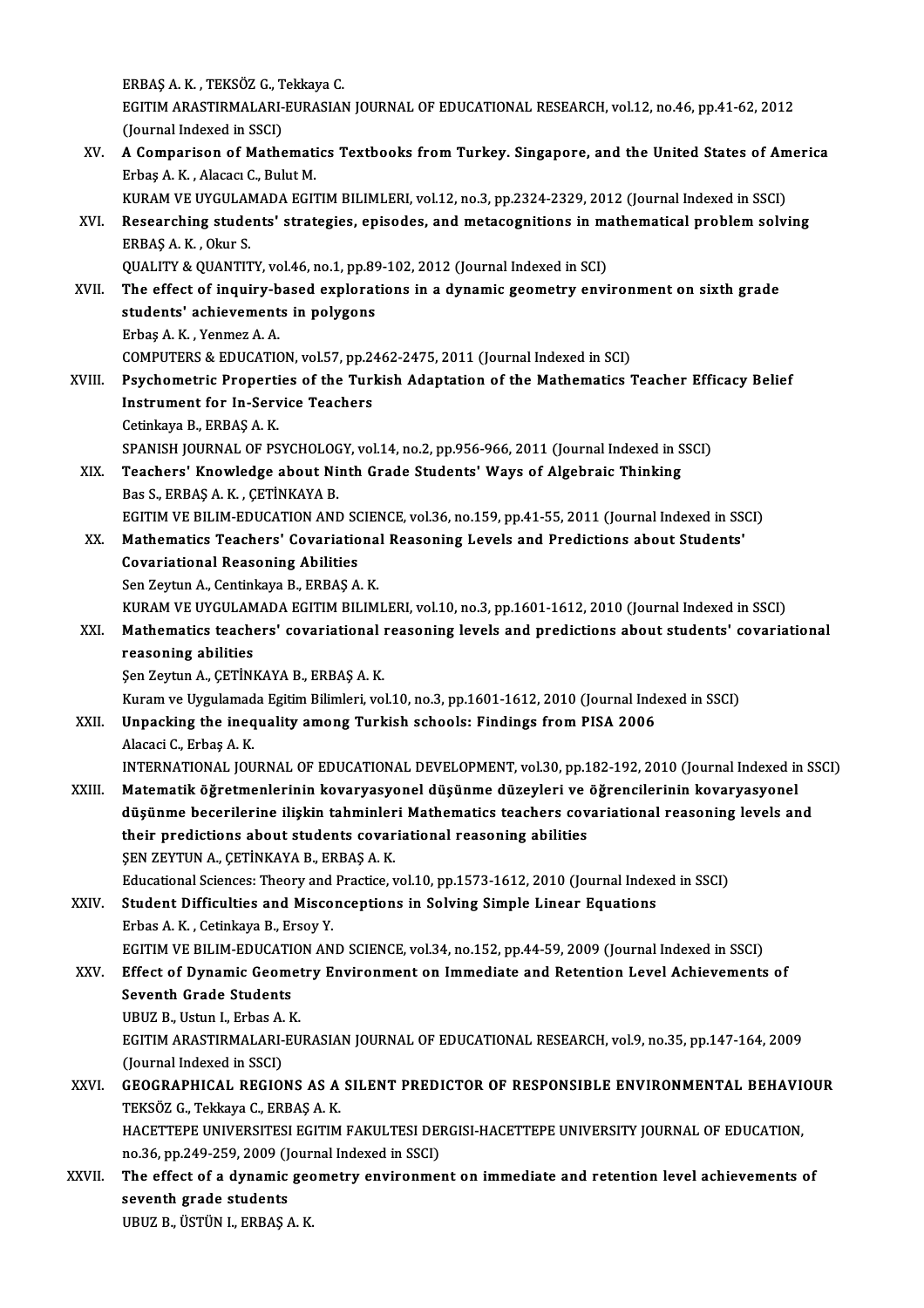Egitim Arastirmalari-Eurasian Journal Of Educational Research, vol.35, pp.147-164, 2009 (Journal Indexed in SSCI)<br>الجماعة المسابق المسلمين المسلمين المسلمين المسلمين المسلمين المسلمين المسلمين المسلمين المسلمين المسلمين ا

- Egitim Arastirmalari-Eurasian Journal Of Educational Research, vol.35, pp.147-164, 2009 (Journal Indexed in SSCI)<br>XXVIII. Öğrencilerin Basit Doğrusal Denklemlerin Çözümünde Karşılaştıkları Güçlükler ve Kavram Yanılgıla Egitim Arastirmalari-Eurasian Journal Of Educational Research, vol.35, pp.147-164, 20<br>Öğrencilerin Basit Doğrusal Denklemlerin Çözümünde Karşılaştıkları Güçlül<br>Student Difficulties and Misconceptions in Solving Simple Line Öğrencilerin Basit Doğrusal Denklemlerin Çözümünde Karşılaştıkları Güçlükler ve Kavram Yanılgıları<br>Student Difficulties and Misconceptions in Solving Simple Linear Equations<br>Erbaş A.K., Çetinkaya B., Ersoy Y. Student Difficulties and Misconceptions in Solving Simple Linear Equations<br>Erbaş A. K. , Çetinkaya B., Ersoy Y.<br>Egitim Ve Bilim-Education And Science, vol.34, pp.44-59, 2009 (Journal Indexed in SSCI)<br>Implementation of the XXIX. Implementation of the New Turkish Primary Education Mathematics Curriculum in the Sixth Grade: A
	- Egitim Ve Bilim-Education And<br>Implementation of the New<br>Survey of Teachers' Views<br>EPPAS A. K., Hlubay M Survey of Teachers' Views<br>ERBAŞ A.K., Ulubay M. NEW EDUCATIONAL REVIEW, vol.16, pp.51-75, 2008 (Journal Indexed in SSCI)

### Articles Published in Other Journals

- I. Secondary mathematics teachers' noticing of students' mathematical thinking through modeling-<br>I. Secondary mathematics teachers' noticing of students' mathematical thinking through modelingbased teacher in Street Jess<br>Based teacher investigations<br>Based teacher investigations Secondary mathematics teachers' noticing of students' ma<br>based teacher investigations<br>Bas-Ader S., ERBAŞ A. K. , ÇETİNKAYA B., Alacaci C., ÇAKIROĞLU E.<br>MATUEMATICS EDUCATION RESEARCU JOURNAL, 2021 (Journal I based teacher investigations<br>Bas-Ader S., ERBAŞ A. K. , ÇETİNKAYA B., Alacaci C., ÇAKIROĞLU E.<br>MATHEMATICS EDUCATION RESEARCH JOURNAL, 2021 (Journal Indexed in ESCI)<br>Pre servise sesenderu methematise teachers' entisination Bas-Ader S., ERBAŞ A. K. , ÇETİNKAYA B., Alacaci C., ÇAKIROĞLU E.<br>MATHEMATICS EDUCATION RESEARCH JOURNAL, 2021 (Journal Indexed in ESCI)<br>II. Pre-service secondary mathematics teachers' anticipation and identification of st
- MATHEMATICS EDUCATION RESEARCH J<br>Pre-service secondary mathematics<br>the context of modelling problems\* **Pre-service secondary m<br>the context of modelling<br>Kabar M. G. D. , ERBAŞ A. K.<br>INTERNATIONAL JOURNAL** the context of modelling problems\*<br>Kabar M. G. D. , ERBAŞ A. K.<br>INTERNATIONAL JOURNAL OF MATHEMATICAL EDUCATION IN SCIENCE AND TECHNOLOGY, vol.52, no.2, pp.208-<br>226, 2021 (Journal Indoved in ESC) Kabar M. G. D. , ERBAŞ A. K.<br>INTERNATIONAL JOURNAL OF MATH<br>236, 2021 (Journal Indexed in ESCI)<br>Secondary, mathematics teachers INTERNATIONAL JOURNAL OF MATHEMATICAL EDUCATION IN SCIENCE AND TECHNOLOGY, vol.52, no.2, pp.20<br>236, 2021 (Journal Indexed in ESCI)<br>III. Secondary mathematics teachers' conceptions of the barriers to the development of math
- 236, 202<br>Seconda<br>literacy Secondary mather<br>literacy<br>Genç M., Erbaş A. K.<br>International Iourne
	- Genç M., Erbaş A.K.

Iiteracy<br>Genç M., Erbaş A. K.<br>International Journal for Mathematics Teaching and Learning, vol.21, no.2, pp.143-173, 2020 (Refereed Journals of<br>Other Institutions) International Journal for Mathematics Teaching and Learning, vol.21, no.2, pp.143<br>Other Institutions)<br>IV. Secondary mathematics teachers' conceptions of mathematical literacy<br>Cone M, EPPAS A, V

Other Institutions)<br>Secondary mathem<br>Genc M., ERBAŞ A. K.<br>International Journal

Secondary mathematics teachers' conceptions of mathematical literacy<br>Genc M., ERBAŞ A. K.<br>International Journal of Education in Mathematics, Science and Technology, vol.7, no.3, pp.222-237, 2019 (Journal<br>Indeved in ESCI) Genc M., ERBAŞ A<br>International Jou:<br>Indexed in ESCI)<br>Mathematics to International Journal of Education in Mathematics, Science and Technology, vol.7, no.3, pp.222-237, 2019 (Journa<br>Indexed in ESCI)<br>V. Mathematics teachers' knowledge and skills about questioning in the context of modeling a

Indexed in ESCI)<br>Mathematics teachers' knowledge and skills about ques<br>Yenmez A. A. , Erbaş A. K. , Çakıroğlu E., Çetinkaya B., Alacacı C.<br>TEACHER DEVELOPMENT vel 33. np 497.518.2018 (Journal I Mathematics teachers' knowledge and skills about questioning in the<br>Yenmez A. A. , Erbaş A. K. , Çakıroğlu E., Çetinkaya B., Alacacı C.<br>TEACHER DEVELOPMENT, vol.22, pp.497-518, 2018 (Journal Indexed in ESCI)<br>Developing tea

## Yenmez A. A. , Erbaş A. K. , Çakıroğlu E., Çetinkaya B., Alacacı C.<br>TEACHER DEVELOPMENT, vol.22, pp.497-518, 2018 (Journal Indexed in ESCI)<br>VI. Developing teachers' models for assessing students' competence in mathemat TEACHER DEVELOPMENT, vol.22, pp.497-518, 2018 (Journal Indexed in ESCI)<br>Developing teachers' models for assessing students' competence in n<br>lesson study<br>Yenmez A. A., Erbaş A. K., Çakıroğlu E., Alacacı C., Çetinkaya B. Developing teachers' models for assessing students' co<br>lesson study<br>Yenmez A. A. , Erbaş A. K. , Çakıroğlu E., Alacacı C., Çetinkaya B.<br>INTERNATIONAL JOURNAL OF MATUEMATICAL EDUCATION L

INTERNATIONAL JOURNAL OF MATHEMATICAL EDUCATION IN SCIENCE AND TECHNOLOGY, vol.48, pp.895-912, Yenmez A. A. , Erbaş A. K. , Çakır<br>INTERNATIONAL JOURNAL OF N<br>2017 (Journal Indexed in ESCI)<br>Validation of the mathemati

VII. Validation of the mathematical knowledge for teaching statistics instrument<br>Mercimek O., Erbas A. K. 2017 (Journal Indexed in<br>**Validation of the math**<br>Mercimek O., Erbaş A. K.<br>Cumburiyat Internations Validation of the mathematical knowledge for teaching statistics instrument<br>Mercimek O., Erbaș A. K.<br>Cumhuriyet International Journal of Education, vol.6, pp.173-184, 2017 (Other Refereed National Journals)<br>Fyolytion of Ma

## Mercimek O., Erbaş A. K.<br>Cumhuriyet International Journal of Education, vol.6, pp.173-184, 2017 (Other Refereed National Journals)<br>VIII. Evolution of Mathematics Teachers' Pedagogical Knowledge when They are Teaching t Cumhuriye<br>**Evolution<br>Modeling**<br>Venmez A Evolution of Mathematics Teachers' Pedagogical Knowl<br>Modeling<br>Yenmez A. A. , Erbaş A. K. , Alacaci C., Çakıroğlu E., Çetinkaya B.<br>INTERNATIONAL JOURNAL OF EDUCATION IN MATHEMATICS

Modeling<br>Yenmez A. A. , Erbaş A. K. , Alacaci C., Çakıroğlu E., Çetinkaya B.<br>INTERNATIONAL JOURNAL OF EDUCATION IN MATHEMATICS SCIENCE AND TECHNOLOGY, vol.5, pp.317-332,<br>2017 (Journal Indexed in ESCI) Yenmez A. A. , Erbaş A. K. , Alaca<br>INTERNATIONAL JOURNAL OF E<br>2017 (Journal Indexed in ESCI)<br>Pre-servise Elementery Meth INTERNATIONAL JOURNAL OF EDUCATION IN MATHEMATICS SCIENCE AND TECHNOLOGY, vol.5, pp.317-3<br>2017 (Journal Indexed in ESCI)<br>IX. Pre-service Elementary Mathematics Teachers' Ways of Thinking about Rate of Change in the<br>Content

2017 (Journal Indexed in ESCI)<br>Pre-service Elementary Mather<br>Context of a Modeling Activity<br>Kortil M. Erbes A. K., Cetinkaya B. Pre-service Elementary Mathe<br>Context of a Modeling Activity<br>Kertil M., Erbaş A.K. , Çetinkaya B.<br>Turkish Journal of Computer and l Context of a Modeling Activity<br>Kertil M., Erbaş A. K. , Çetinkaya B.<br>Turkish Journal of Computer and Mathematics Education (TURCOMAT), vol.8, no.1, pp.188-217, 2017 (Other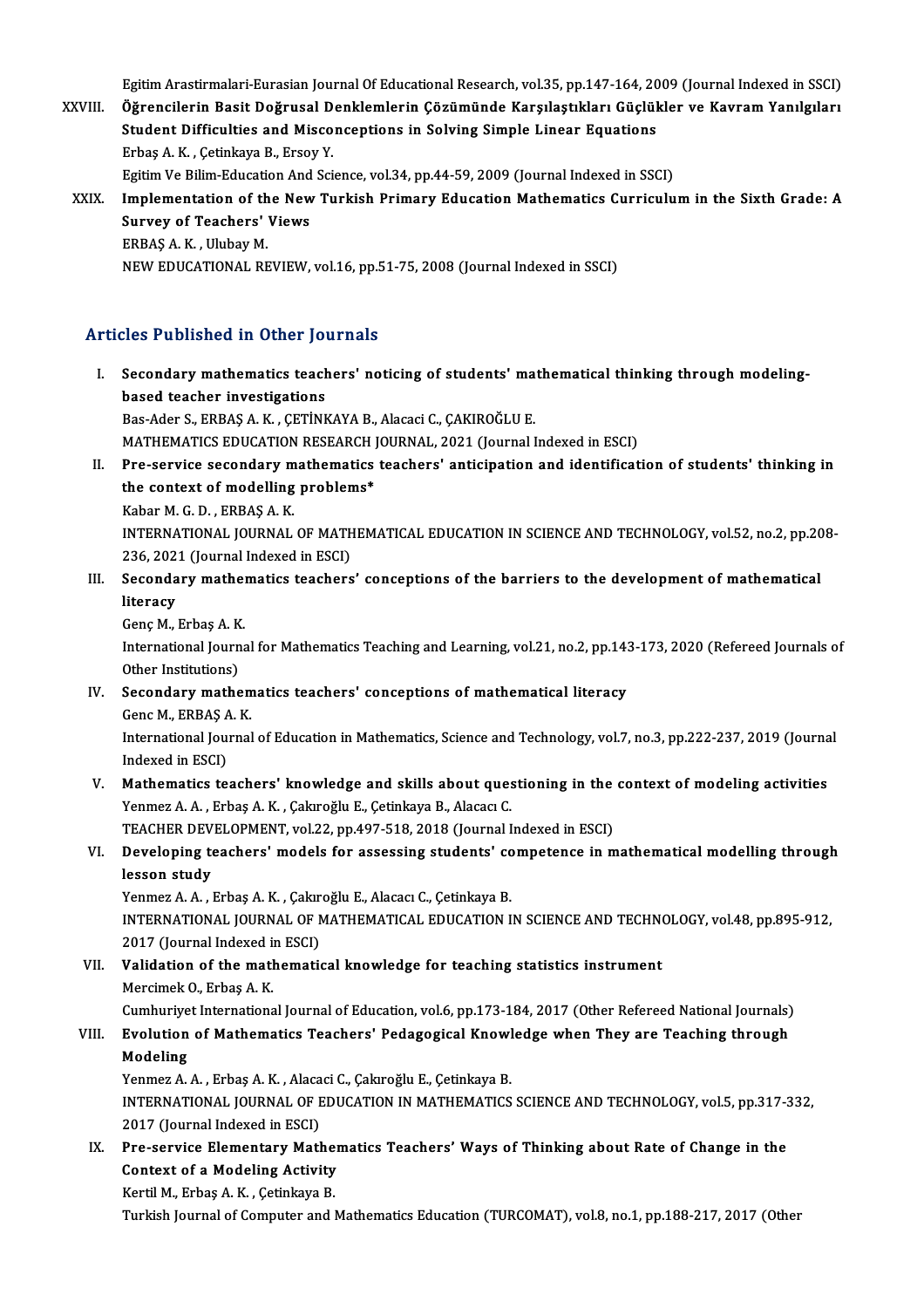Refereed National Journals)

Refereed National Journals)<br>X. Exploring prospective secondary mathematics teachers' interpretation of student thinking through<br>Analysing students' work in modelling Refereed National Journals)<br>Exploring prospective secondary math<br>analysing students' work in modelling<br>Kahan M.C.D., Erbas A.K., Cetinkaya B.Ca analysing students' work in modelling<br>Kabar M. G. D. , Erbaş A. K. , Çetinkaya B., Çakıroğlu E., Alacacı C. analysing students' work in modelling<br>Kabar M. G. D. , Erbaş A. K. , Çetinkaya B., Çakıroğlu E., Alacacı C.<br>MATHEMATICS EDUCATION RESEARCH JOURNAL, vol.28, pp.349-378, 2016 (Journal Indexed in ESCI)<br>Qur inability to solve XI. Our inability to solve problems and mathematical modeling<br>Erbaş A.K., Çetinkaya B. MATHEMATICS EDUCATI<br>**Our inability to solve**<br>Erbaş A. K. , Çetinkaya B.<br>Türkiye Bilimler Akadem Türkiye Bilimler Akademisi (TÜBA)-Günce, vol.51, pp.72-75, 2016 (National Non-Refereed Journal) XII. Investigating prospective mathematics teachers' pedagogical approaches in response to students' errors in the context of mathematical modeling activities Matematik öğretmen adaylarının öğrenci Investigating prospective mathematics teachers' pedagogical approaches in response to stude<br>errors in the context of mathematical modeling activities Matematik öğretmen adaylarının öğr<br>hatalarına yönelik pedagojik yaklaşım errors in the<br>hatalarına y<br>incelenmesi<br>Didio M.C. E hatalarına yönelik pedagojik yak<br>incelenmesi<br>Didiş M. G. , Erbaş A. K. , Çetinkaya B.<br>Elementary Edusation Online vel 15 incelenmesi<br>Didiş M. G. , Erbaş A. K. , Çetinkaya B.<br>Elementary Education Online, vol.15, pp.1367-1384, 2016 (Refereed Journals of Other Institutions) Didiş M. G. , Erbaş A. K. , Çetinkaya B.<br>Elementary Education Online, vol.15, pp.1367-1384, 2016 (Refereed Journals of Other Institutions)<br>XIII. Öğrenci çalışmalarını incelemenin öğrenci düşünme şekillerini anlamadaki Elementary Education Online, vol.15, pp.1367-1384, 2016 (Refereed Journals of Other Institutions)<br>Öğrenci çalışmalarını incelemenin öğrenci düşünme şekillerini anlamadaki rolü ile ilgili matemat<br>öğretmen adaylarının düşünc Öğrenci çalışmalarını incelemenin öğrenci düşünme şekillerini anlama<br>öğretmen adaylarının düşünceleri Pre service mathematics teachers v<br>examining students work in understanding students ways of thinking<br>Dinis M.C., EPRAS öğretmen adaylarının düşünceleri Pre service mathematics teachers views regarding the role of<br>examining students work in understanding students ways of thinking<br>DİDİS M. G., ERBAS A. K., ÇETİNKAYA B., ÇAKIROĞLU E., ALACACI examining students work in understanding students ways of thinking<br>DİDİŞ M. G. , ERBAŞ A. K. , ÇETİNKAYA B., ÇAKIROĞLU E., ALACACI C.<br>Turkish Journal of Computer and Mathematics Education, vol.6, no.2, pp.139-162, 2015 (Ot DİDİŞ M. (<br>Turkish Jo<br>Journals)<br>Öğrengi Turkish Journal of Computer and Mathematics Education, vol.6, no.2, pp.139-162, 2015 (Other Refereed Nationa<br>Journals)<br>XIV. Öğrenci çalışmalarını incelemenin öğrenci düşünme şekillerini anlamadaki rolü ile ilgili matematik Journals)<br>XIV. Öğrenci çalışmalarını incelemenin öğrenci düşünme şekillerini anlamadaki rolü ile ilgili matematik<br>öğretmen adaylarının düşünceleri Öğrenci çalışmalarını incelemenin öğrenci düşünme ş<br>öğretmen adaylarının düşünceleri<br>Didiş M. G. , Erbaş A. K. , Çetinkaya B., Çakıroğlu E., Alacacı C.<br>Turkich Journal of Computer and Mathematics Edusation ve öğretmen adaylarının düşünceleri<br>Didiş M. G. , Erbaş A. K. , Çetinkaya B., Çakıroğlu E., Alacacı C.<br>Turkish Journal of Computer and Mathematics Education, vol.6, pp.139-162, 2015 (Other Refereed National<br>Journals) Didiş M. G<br>Turkish Jo<br>Journals)<br>Prospect Turkish Journal of Computer and Mathematics Education, vol.6, pp.139-162, 2015 (Other Ref<br>Journals)<br>XV. Prospective secondary mathematics teachers interpretations of students thinking<br>Didie M.C. Erbas A.K. Cetinkaya B. Cek Journals)<br>XV. Prospective secondary mathematics teachers interpretations of students thinking<br>Didiş M. G. , Erbaş A. K. , Çetinkaya B., Çakıroğlu E. RESEARCH IN MATHEMATICS EDUCATION, vol.16, pp.77-78, 2014 (Refereed Journals of Other Institutions) Didiş M. G. , Erbaş A. K. , Çetinkaya B., Çakıroğlu E.<br>RESEARCH IN MATHEMATICS EDUCATION, vol.16, pp.77-78, 2014 (Refereed Journals of Other Instituti<br>XVI. Endüstri meslek lisesi öğrencilerinin fonksiyon kavramını anla RESEARCH IN MATHEM<br><mark>Endüstri meslek lises</mark><br>Hatısaru V., ERBAŞ A. K.<br>Kastamanu Făitim Dargi Endüstri meslek lisesi öğrencilerinin fonksiyon kavramını anlamadüzeylerinin incelenm<br>Hatısaru V., ERBAŞ A. K.<br>Kastamonu Eğitim Dergisi, vol.21, no.3, pp.865-882, 2013 (Refereed Journals of Other Institutions)<br>Evnloring th Hatısaru V., ERBAŞ A. K.<br>Kastamonu Eğitim Dergisi, vol.21, no.3, pp.865-882, 2013 (Refereed Journals of Other Institutions)<br>XVII. Exploring the Quality of the Mathematical Tasks in the New Turkish Elementary School Mathe CurriculumGuidebook the Case of Algebra UBUZB.,ERBAŞA.K. ,ÇETİNKAYAB.,ÖZGELDİM. Curriculum Guidebook the Case of Algebra<br>UBUZ B., ERBAŞ A. K. , ÇETİNKAYA B., ÖZGELDİ M.<br>ZDM - Mathematics Education, vol.42, pp.483-491, 2010 (Refereed Journals of Other Institutions)<br>Resysmining Arshimades suednature of UBUZ B., ERBAŞ A. K. , ÇETİNKAYA B., ÖZGELDİ M.<br>ZDM - Mathematics Education, vol.42, pp.483-491, 2010 (Refereed Journals of Other Instantion)<br>XVIII. Reexamining Archimedes quadrature of the parabola with dynamic geometry ZDM - Mathe<br>Reexaminii<br>ERBAŞ A. K.<br>Mathematics Reexamining Archimedes quadrature of the parabola with dynamic geometry<br>ERBAŞ A. K.<br>Mathematics and Computer Education, vol.43, pp.165-180, 2009 (Refereed Journals of Other Institutions)<br>What learner contered professional ERBAŞ A. K.<br>Mathematics and Computer Education, vol.43, pp.165-180, 2009 (Refereed Journals of Other Institutions)<br>XIX. What learner centered professional development looks like The pilot studies of the InterMath<br>nrofessio Mathematics and Computer Education,<br>What learner centered profession<br>professional development project<br>Orrill C. H., Proum S., Erbes A. K., Collo What learner centered professional development looks like The pilot studies of the InterMath<br>professional development project<br>Orrill C. H. , Brown S., Erbaş A. K. , Galloway C., Glazer E., Lawler B., Umberger Patton S., Bl pr<br>Or<br>D. Orrill C. H. , Brown S., Erbaş A. K. , Galloway C., Glazer E., Lawler B., Umberger Patton S., Blei<br>D.<br>The Mathematics Educator, vol.16, pp.4-13, 2006 (Refereed Journals of Other Institutions)<br>Professional development throu D.<br>The Mathematics Educator, vol.16, pp.4-13, 2006 (Refereed Journals of Other Institutions)<br>XX. Professional development through technology integrated problem solving From Intermath to T Math<br>FRRAS A.K. CAKIROČLUE, AV The Mathematics Educator, vol.16, pp.4-13, 2006<br>Professional development through technol<br>ERBAŞ A. K. , ÇAKIROĞLU E., AYDIN U., BEŞER Ş.<br>The Mathematics Educator, vol.16, pp.35, 46, 200 Professional development through technology integrated problem solving From 1<br>ERBAŞ A. K. , ÇAKIROĞLU E., AYDIN U., BEŞER Ş.<br>The Mathematics Educator, vol.16, pp.35-46, 2006 (Refereed Journals of Other Institutions)<br>Cokly ERBAŞ A. K. , ÇAKIROĞLU E., AYDIN U., BEŞER Ş.<br>The Mathematics Educator, vol.16, pp.35-46, 2006 (Refereed Jour<br>XXI. Goklu Gösterimlerle Problem Çözme ve Teknolojinin Rolü<br>Erbas A. K. The Mathematics Educator, vol.16, pp.35-46, 2006 (Refereed Journals of Other Institutions) Çoklu Gösterimlerle Problem Çözme ve Teknolojinin Rolü<br>Erbaş A. K.<br>The Turkish Online Journal of Educational Technology, vol.4, pp.88-92, 2005 (Refereed Journals of Other<br>Institutione) Erbaş A. K.<br>The Turkish<br>Institutions)<br>Kaasel Brei XXI . Kassel Projesi Cebir Testinde bir grup Türk Öğrencinin Genel Başarısı ve Öğrenme Güçlükleri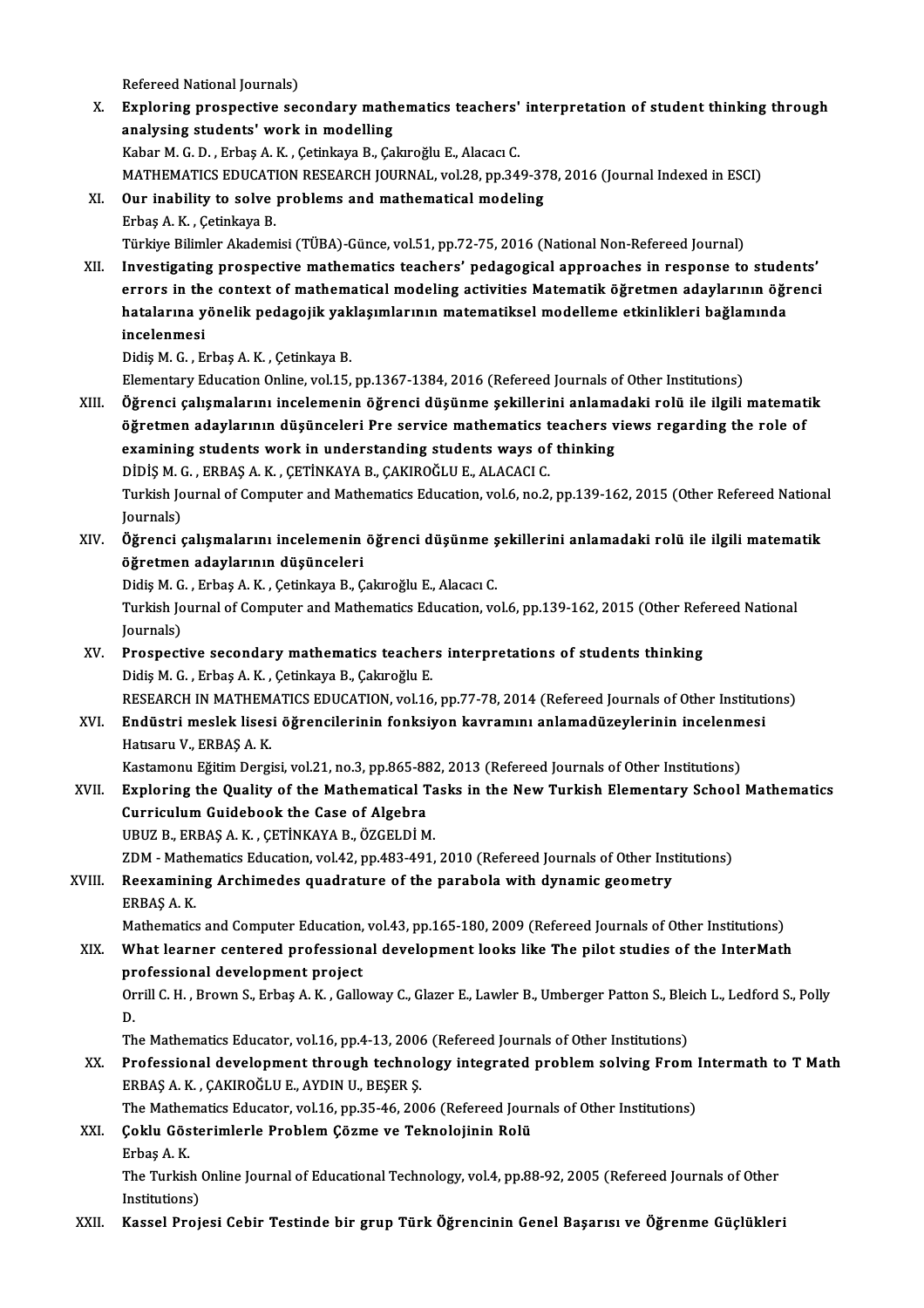ErsoyY.,ErbaşA.K.

- Ersoy Y., Erbaş A. K.<br>İlköğretim-Online (Elementary Education Online), vol.4, pp.18-39, 2005 (Refereed Journals of Other Institutions)<br>Predisting turkish ninth grade students algebra nerformanse
- Ersoy Y., Erbaş A. K.<br>İlköğretim-Online (Elementary Education Online), vol.4, pp.18-39, 200<br>XXIII. Predicting turkish ninth grade students algebra performance<br>FRRAS A. K. İlköğretim-C<br>Predicting<br>ERBAŞ A. K.<br>Mathematise Predicting turkish ninth grade students algebra performance<br>ERBAŞ A. K.<br>Mathematics Educator, vol.15, pp.25-34, 2005 (Refereed Journals of Other Institutions)

### Books&Book Chapters

- I. Lise matematik konuları için günlük hayattan modelleme soruları Er & Boon Ghapeers<br>Lise matematik konuları için günlük hayattan modelleme soruları<br>Erbaş A. K. , Çetinkaya B., Alacacı C., Çakıroğlu E., Aydoğan Yenmez A., Şen Zeytun A., Korkmaz H., Kertil M., Didiş M. G. , Baş S., et al.<br>Türkiye Bilimler Akademisi, Ankara, 2016 Erbaş A. K. , Çetinkaya B., Alacacı C., Çakıro<br>G. , Baş S., et al.<br>Türkiye Bilimler Akademisi, Ankara, 2016<br>Matamatik, eğitiminde matamatiksel G. , Baş S., et al.<br>Türkiye Bilimler Akademisi, Ankara, 2016<br>II. Matematik eğitiminde matematiksel modelleme
- Türkiye Bilimler Akademisi, Ankara, 2016<br>Matematik eğitiminde matematiksel model<br>Kertil M., Çetinkaya B., Erbaş A. K. , Çakıroğlu E.<br>in: Matematik eğitiminde teoriler E. Bingölbeli Matematik eğitiminde matematiksel modelleme<br>Kertil M., Çetinkaya B., Erbaş A. K. , Çakıroğlu E.<br>in: Matematik eğitiminde teoriler, E. Bingölbali, S. Arslan, & İ. Ö. Zembat, Editor, Pegem A Yayıncılık, Ankara, pp.539-<br>563-2 Kertil M., Çom<br>in: Matema<br>563, 2016<br>Matematil in: Matematik eğitiminde teoriler, E. Bingölbali, S. Arsl:<br>563, 2016<br>III. Matematik eğitiminde matematiksel modelleme
- 563, 2016<br>Matematik eğitiminde matematiksel modelleme<br>KERTİL M., ÇETİNKAYA B., ERBAŞ A. K. , ÇAKIROĞLU E.<br>in: Matematik eğitiminde teoriler. Bingölbeli, Arelen, Ze Matematik eğitiminde matematiksel modelleme<br>KERTİL M., ÇETİNKAYA B., ERBAŞ A. K. , ÇAKIROĞLU E.<br>in: Matematik eğitiminde teoriler, Bingölbali, Arslan, Zembat, Editor, PEGEM AKADEMİ, pp.539-563, 2016<br>Doğisim oranı elarak tü KERTİL M., ÇETİNKAYA B., ERBAŞ A. K. , ÇAKIROĞLU E.<br>in: Matematik eğitiminde teoriler, Bingölbali, Arslan, Ze.<br>IV. **Değişim oranı olarak türev ve tarihsel gelişimi**<br>Cetinkaya B., Erbaş A. K. , Alacacı C.
- 

in: Matematik eğitiminde teoriler, B<br>Değişim oranı olarak türev ve t<br>Çetinkaya B., Erbaş A.K. , Alacacı C. in: Tanımları ve tarihsel gelişimleriyle matematiksel kavramlar, M. F. Özmantar,H. Şandır,A. Delice,E. Bingölbali,& İ. Ö. Zembat, Editor, Pegem A Yayıncılık, Ankara, pp.529-555, 2013

- V. Tarihi gelişimi ve önemi ile polinomlar ERBAŞA.K. ,ÇETİNKAYAB.,ALACACIC. Tarihi gelişimi ve önemi ile polinomlar<br>ERBAŞ A. K. , ÇETİNKAYA B., ALACACI C.<br>in: Tanımları ve tarihsel gelişimleriyle matematiksel kavramlar, Özmantar, M. F., Şandır, H., Delice, A., Bingölbali, E.<br>Zambat, İ.Ö., Editar, ERBAŞ A. K. , ÇETİNKAYA B., ALACACI C.<br>in: Tanımları ve tarihsel gelişimleriyle matematiksel kavr<br>Zembat, İ. Ö., Editor, Pegem Akademi, pp.530-555, 2013<br>Tarihi gelişimi ve önemi ile pelinemler in: Tanımları ve tarihsel gelişimleriyle matem<br>Zembat, İ. Ö., Editor, Pegem Akademi, pp.530<br>VI. Tarihi gelişimi ve önemi ile polinomlar<br>EPPAS A K. CETİNKAYA B. ALAÇAÇLC
- Zembat, İ. Ö., Editor, Pegem Akademi, pp.530-555, 2013<br>VI. Tarihi gelişimi ve önemi ile polinomlar<br>ERBAŞ A. K. , ÇETİNKAYA B., ALACACI C. Tarihi gelişimi ve önemi ile polinomlar<br>ERBAŞ A. K. , ÇETİNKAYA B., ALACACI C.<br>in: Tanımları ve tarihsel gelişimleriyle matematiksel kavramlar, M. F. Özmantar, H. Şandır, A. Delice, E. Bingölbali, İ.<br>Ö. Zambat, Editar, Raz ERBAŞ A. K. , ÇETİNKAYA B., ALACACI C.<br>in: Tanımları ve tarihsel gelişimleriyle matematiksel kavramlar<br>Ö. Zembat, Editor, Pegem Akademi, Ankara, pp.371-386, 2013<br>Ortaöğratim Matematik 13 in: Tanımları ve tarihsel gelişin<br>Ö. Zembat, Editor, Pegem Akad<br>VII. **Ortaöğretim Matematik 12**
- Ö. Zembat, Editor, Pegem Akademi, Ankara, pp.371-386, 2013<br>Ortaöğretim Matematik 12<br>Aydın N., Erbaş A. K.<br>Aydın Yayınevi, Ankara, 2011 **Ortaöğretim Matematik 12**<br>Aydın N., Erbaş A. K.<br>Aydın Yayınevi, Ankara, 2011

### Refereed Congress / Symposium Publications in Proceedings

efereed Congress / Symposium Publications in Proceedings<br>I. Professional competencies that mathematics teacher educators should have: Reflections from a<br>workshop Profession<br>Workshop<br>Cotinkaya B Professional competencies that mathematics teacher educato<br>workshop<br>Cetinkaya B., Erbaş A. K. , Celikdemir K., Koyuncu F., Kol M., Alacacı C.<br>20th annual meeting of the North American Chapter of the Internatio

workshop<br>Çetinkaya B., Erbaş A. K. , Celikdemir K., Koyuncu F., Kol M., Alacacı C.<br>39th annual meeting of the North American Chapter of the International Group for the Psychology of Mathematics<br>Education, Indiana United St Cetinkaya B., Erbaş A. K. , Celikdemir K., Koyuncu F., Kol M., Alacacı C.<br>39th annual meeting of the North American Chapter of the International Group<br>Education , Indiana, United States Of America, 5 - 08 October 2017, pp. 39th annual meeting of the North American Chapter of the International Group for the Psychology of Mathematik<br>Education , Indiana, United States Of America, 5 - 08 October 2017, pp.491-494<br>II. Matematik öğretmen, yetiştirm

Education , Indian<br>Matematik öğret<br>şekilde bilmeli?<br>EPPAS A K. GETİ Matematik öğretmen, yetiştirmek için gerekli matematik bilgisi: Ne bilmeli? Ne düzeyde bilmeli<br>şekilde bilmeli?<br>ERBAŞ A. K. , ÇETİNKAYA B., ALACACI C., KOYUNCU F., ÇELİKDEMİR K., KOL M., YILMAZ N., CANSU KURT Ü.<br>2. Türk Bi

şekilde bilmeli?<br>ERBAŞ A. K. , ÇETİNKAYA B., ALACACI C., KOYUNCU F., ÇELİKDEMİR K., KOL M., YILMAZ N., CANSU KURT Ü.<br>3. Türk Bilgisayar ve Matematik Eğitimi Sempozyumu Bildiri Özetleri Kitabı, Afyon, Turkey, 17 - 19 May 20 ERBAŞ A.<br>3. Türk Bi<br>pp.60-61<br>Matamat 3. Türk Bilgisayar ve Matematik Eğitimi Sempozyumu Bildiri Özetleri Kitabı, Afyon, Turkey, 1<br>pp.60-61<br>III. Matematik öğretmen adaylarının Riemann toplamıyla ilgili kavramsal anlayışları<br>CANSU KUPT Ü. EPPAS A.K

pp.60-61<br>Matematik öğretmen ada<sub>.</sub><br>CANSU KURT Ü., ERBAŞ A. K.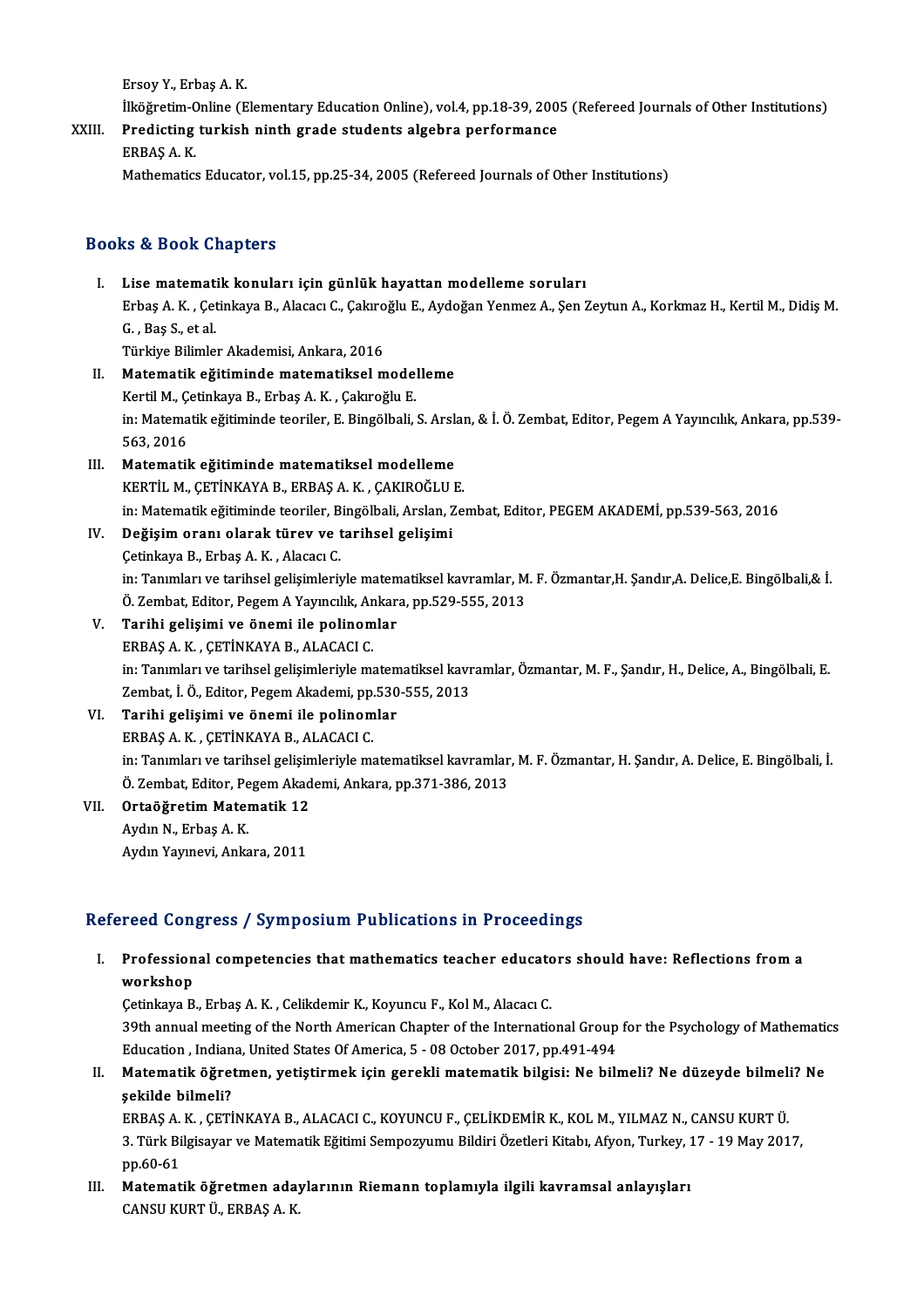3. Türk Bilgisayar ve Matematik Eğitimi Sempozyumu Bildiri Özetleri Kitabı, Turkey, 17 - 19 May 2017, pp.129-131<br>Lise matematik öğretmenlerinin matematik ekuryararlığı beğlemunda matematik öğretim nrogramına

3. Türk Bilgisayar ve Matematik Eğitimi Sempozyumu Bildiri Özetleri Kitabı, Turkey, 17 - 19 May 2017, pp.129-131<br>IV. Lise matematik öğretmenlerinin matematik okuryazarlığı bağlamında matematik öğretim programına<br>iliski 3. Türk Bilgisayar<br>Lise matematik (<br>ilişkin görüşleri<br>GENG M. ERRAS A Lise matematik öğr<br>ilişkin görüşleri<br>GENÇ M., ERBAŞ A. K.<br>2. Türk Bilgisayar ve b

GENC M, ERBAS A.K.

ilişkin görüşleri<br>GENÇ M., ERBAŞ A. K.<br>3. Türk Bilgisayar ve Matematik Eğitimi Sempozyumu Bildiri Özetleri Kitabı, Afyon, Turkey, 17 - 19 May 2017,<br>pp.549-553 3. Türk Bilgisayar ve Matematik Eğitimi Sempozyumu Bildiri Özetleri Kitabı, Afyon, Turkey, 17 - 19 May 2017,<br>pp.549-553<br>V. Matematik öğretmen eğitimcisi yeterlikleri: Öğretmenlerin, doktora öğrencilerinin ve öğretmen<br>oğiti

pp.549-553<br>Matematik öğretmen eğitim<br>eğitimcilerinin öncelikleri<br>Erbes A.K., Kol M. Cetinkaya Matematik öğretmen eğitimcisi yeterlikleı<br>eğitimcilerinin öncelikleri<br>Erbaş A. K. , Kol M., Çetinkaya B., Cansu Kurt Ü.<br>With International Eurosian Educational Besser <mark>eğitimcilerinin öncelikleri</mark><br>Erbaş A. K. , Kol M., Çetinkaya B., Cansu Kurt Ü.<br>IVth International Eurasian Educational Research Congress , Denizli, Turkey, 11 - 14 May 2017, pp.986-989<br>An investigation of eight grade stud

Erbaş A. K. , Kol M., Çetinkaya B., Cansu Kurt Ü.<br>IVth International Eurasian Educational Research Congress , Denizli, Turkey, 11 - 14 May 2017, pp.986-9<br>VI. An investigation of eight grade students' misconceptions regardi IVth International Eu<br>An investigation of<br>Karacı G., Erbaş A. K.<br>7th International Cor The International Conference on Research in Education, Canakkale, Turkey, 27 - 29 April 2017, pp.222<br>The International Conference on Research in Education, Çanakkale, Turkey, 27 - 29 April 2017, pp.222<br>An investigation of

Karacı G., Erbaş A. K.<br>7th International Conference on Research in Education, Çanakkale, Turkey, 27 - 29 April 2017, pp.222<br>7. VII. An investigation of middle school mathematics teachers' knowledge for teaching algebra 7th International Conf<br>**An investigation of**<br>Yilmaz N., ERBAŞ A.K.<br>10th Congrees of the L An investigation of middle school mathematics teachers' knowledge for teaching algebra<br>Yilmaz N., ERBAŞ A. K.<br>10th Congress of the European-Society-for-Research-in-Mathematics-Education (CERME), Dublin, Ireland, 1 - 05<br>Esh

Yilmaz N., ERBAŞ A. K.<br>10th Congress of the European<br>February 2017, pp.3360-3367<br>Coometrie vieualization of t 10th Congress of the European-Society-for-Research-in-Mathematics-Education (CERME), Dublin, Ireland, 1<br>February 2017, pp.3360-3367<br>VIII. Geometric visualization of binomial expansions of algebraic expressions in the form

February 2017, pp.3360-3367<br>Geometric visualization of binc<br>İLHAN A., ÇELİK H. C. , ERBAŞ A. K.<br>International Engineering Science Geometric visualization of binomial expansions of algebraic expressions in the form of ax b n<br>İLHAN A., ÇELİK H. C. , ERBAŞ A. K.<br>International Engineering, Science and Education Conference (INESEC), Diyarbakır, Turkey, 1

iLHAN A., ÇELİK H. C., ERBAŞ A. K.<br>International Engineering, Science and Education Conference (INESEC), Diyarbakır, Turkey, 1 - 03 December 20<br>pp.60-73<br>The effects of using geometric figures in modelling identities in the International Engineering, Science and Education Conference (INESEC), Diyarbakır, Turkey, 1 - 03 December 20<br>pp.60-73<br>IX. The effects of using geometric figures in modelling identities in the form of ax b n on the success

pp.60-73<br>The effects of using geometric figures in modelling identities in the<br>and opinions of students of vocational schools of higher education<br>iLHAN A, EPRAS A, K, CELİKH C The effects of using geometric<br>and opinions of students of vo<br>İLHAN A., ERBAŞ A.K. , ÇELİK H. C.<br>International Engineering Science ILHAN A., ERBAŞ A. K., ÇELİK H. C.

International Engineering, Science and Education Conference (INESEC), Diyarbakır, Turkey, 1 - 03 December 2016,<br>pp.74-88

- X. Development of Teaching Materials pp.74-88<br>Development of Teaching Materials<br>DİDİŞ KABAR M. G. , BAŞ S., ÇAKIROĞLU E., ERBAŞ A. K. , ÇETİNKAYA B., ALACACI C.<br>ICME 12.24., 21 July 2016 Development of Teachin<br>DiDiŞ KABAR M. G. , BAŞ S.,<br>ICME-13, 24 - 31 July 2016<br>Beseersbers experiense DIDIŞ KABAR M. G., BAŞ S., ÇAKIROĞLU E., ERBAŞ A. K., ÇETİNKAYA B., ALACACI C.<br>ICME-13, 24 - 31 July 2016<br>XI. Researchers experience of developing mathematical modeling tasks for secondary levels<br>DIDISM G. BAS S. GAKIROĞLU
- ICME-13, 24 31 July 2016<br>Researchers experience of developing mathematical modeling task<br>DİDİŞ M. G. , BAŞ S., ÇAKIROĞLU E., ERBAŞ A. K. , ÇETİNKAYA B., ALACACI C.<br>12th International Congress en Mathematical Education He Researchers experience of developing mathematical modeling tasks for secondary le<br>DİDİŞ M. G., BAŞ S., ÇAKIROĞLU E., ERBAŞ A. K., ÇETİNKAYA B., ALACACI C.<br>13th International Congress on Mathematical Education, Hamburg, Ger
- DİDİŞ M. G. , BAŞ S., ÇAKIROĞLU E., ERBAŞ A. K. , ÇETİNKAYA B., ALACACI C.<br>13th International Congress on Mathematical Education, Hamburg, Germany, 24 31 July 2016<br>XII. Ortaokul Matematik Öğretmen Adaylarının Dikey M 13th International Congress on Mathematical Educ<br>Ortaokul Matematik Öğretmen Adaylarının Di<br>Modelleme Etkinliği Bağlamında İncelenmesi<br>KOL M. ERRAS A.K., CETİNKAYA R KOLM.,ERBAŞA.K. ,ÇETİNKAYAB. KOL M., ERBAŞ A. K. , ÇETİNKAYA B.<br>Türk Bilgisayar ve Matematik Eğitimi Sempozyumu - 2, Turkey, 16 - 18 May 2015<br>XIII. Investigating students perceptions of mathematics and mathematics teachers through their drawings<br>MERVE

Türk Bilgisayar ve Matematik Eğitimi Sempozyumu - 2, Turkey, 16 - 18 May 2015

Türk Bilgisayar ve Matemati<br>Investigating students pe<br>MERVE NUR K., ERBAŞ A. K.<br>International Society of Edu Investigating students perceptions of mathematics and mathematics teachers through their drawin<br>MERVE NUR K., ERBAŞ A. K.<br>International Society of Educational Research (ISER) World Conference on Education, İstanbul, Turkey

MERVE NUR K., El<br>International Soci<br>June 2015, pp.26<br>Ortackul matem International Society of Educational Research (ISER) World Conference on Education, İstanbul, Turkey, 10 - 12<br>June 2015, pp.26<br>XIV. Ortaokul matematik öğretmen adaylarının dikey matematikselleştirme sürecinin bir matematik

June 2015, pp.26<br>Ortaokul matematik öğretmen adaylarının di<br>modelleme etkinliği bağlamında incelenmesi<br>KOL M. ERRAS A.K. CETİNKAYA R Ortaokul matematik öğretmen a<br>modelleme etkinliği bağlamında<br>KOL M., ERBAŞ A. K. , ÇETİNKAYA B.<br>Türk Bilgicayar ve Matematik Eğitim modelleme etkinliği bağlamında incelenmesi<br>KOL M., ERBAŞ A. K. , ÇETİNKAYA B.<br>Türk Bilgisayar ve Matematik Eğitimi Sempozyumu - 2, Adıyaman, Turkey, 16 - 18 May 2015, pp.120<br>Öğretmen edevlerinin iki piseliğin es zemenli de KOL M., ERBAŞ A. K. , ÇETİNKAYA B.<br>Türk Bilgisayar ve Matematik Eğitimi Sempozyumu - 2, Adıyaman, Turkey, 16 - 18 May 2015, pp.120<br>XV. Öğretmen adaylarının iki niceliğin eş zamanlı değişimini içeren durumları modellerk

Türk Bilgisayar ve Matematik Eğitimi Sempozyumu - 2, Ad<br>Öğretmen adaylarının iki niceliğin eş zamanlı değiş<br>oluşturma ve yorumlama süreçlerinin incelenmesi<br>KERTİL M. CETİNKAYA B. ERRAS A. K

Öğretmen adaylarının iki niceliğin<br>oluşturma ve yorumlama süreçleri<br>KERTİL M., ÇETİNKAYA B., ERBAŞ A. K.<br>11 Ulucel Fen ve Metemetik Fğitimi Ke

oluşturma ve yorumlama süreçlerinin incelenmesi<br>KERTİL M., ÇETİNKAYA B., ERBAŞ A. K.<br>11. Ulusal Fen ve Matematik Eğitimi Kongresi (UFBMEK-XI), Turkey, 11 - 14 November 2014, pp.157-158<br>Prespestive Sesendery Mathematise Tea

KERTİL M., ÇETİNKAYA B., ERBAŞ A. K.<br>11. Ulusal Fen ve Matematik Eğitimi Kongresi (UFBMEK-XI), Turkey, 11 - 14 November 2014, pp<br>XVI. Prospective Secondary Mathematics Teachers' Interpretations of Students' Thinking<br>pinis 11. Ulusal Fen ve Matematik Eğitimi Kongresi (UFBMEK-XI), Tur.<br>Prospective Secondary Mathematics Teachers' Interpret.<br>DİDİŞ KABAR M. G. , ERBAŞ A. K. , ÇETİNKAYA B., ÇAKIROĞLU E.<br>Pritish Sesisty fan Pessansh inte Learning Prospective Secondary Mathematics Teachers' Interpretations of Students' Thinking<br>DiDi\$ KABAR M. G. , ERBA\$ A. K. , ÇETİNKAYA B., ÇAKIROĞLU E.<br>British Society for Research into Learning Mathematics (BSRLM), 9 - 10 November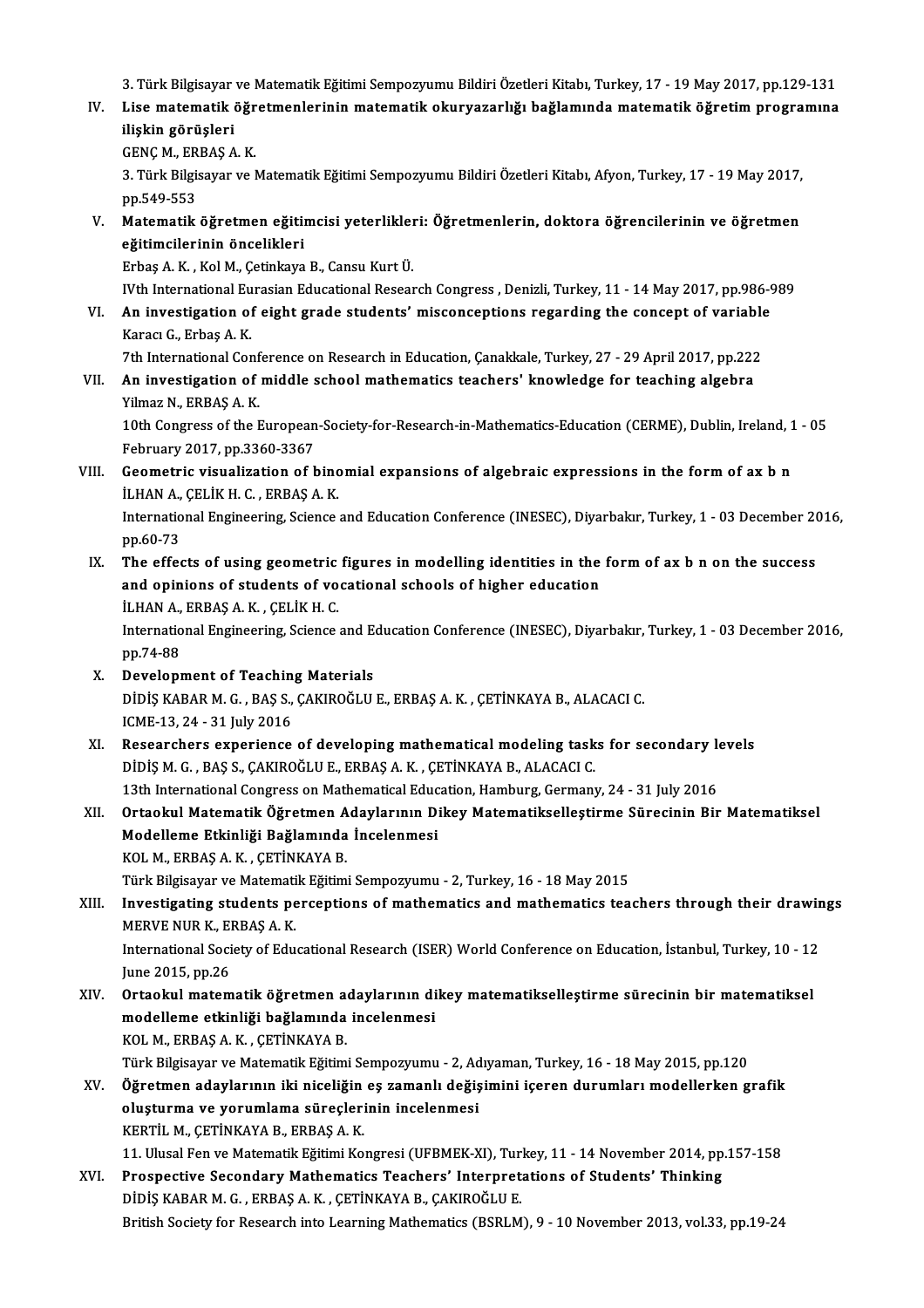| XVII.   | Lise matematik öğretmenlerinin modelleme ve modellemenin matematik öğretiminde kullanılmasına                |
|---------|--------------------------------------------------------------------------------------------------------------|
|         | yönelik düşünceleri Bir hizmet içi eğitim programının etkisi                                                 |
|         | ÖREN VURAL D., ÇETİNKAYA B., ERBAŞ A. K., ALACACI C., ÇAKIROĞLU E.                                           |
|         | I. Türk Bilgisayar ve Matematik Eğitimi Sempozyumu, Turkey, 20 - 22 June 2013                                |
| XVIII.  | Teachers as investigators of students' written work: Does this approach provide an opportunity for           |
|         | professional development?                                                                                    |
|         | BAŞ ADER S., DİDİŞ KABAR M. G., ERBAŞ A. K., ÇETİNKAYA B., ÇAKIROĞLU E., ALACACI C.                          |
|         | Eigth congress of the European Society of Research in Mathematics Education (CERME 8), 6 - 10 February 2013, |
|         | pp 2936-2945                                                                                                 |
| XIX.    | Matematik öğretiminde matematik tarihinin yeri Türk Portekiz İspanyol ve Fransız matematik                   |
|         | öğretmenlerinin görüşleri                                                                                    |
|         | HATISARU V., ERBAŞ A.K.                                                                                      |
|         | X. Ulusal Fen ve Matematik Eğitimi Kongresi, Niğde, Turkey, 27 - 30 June 2012, pp.467                        |
| XX.     | Lise öğrencilerinin cebirsel sözel problemleri çözmedeki başarısı                                            |
|         | DIDIŞ KABAR M. G., ERBAŞ A. K.                                                                               |
|         | X.Ulusal Fen Bilimleri ve Matematik Eğitimi Kongresi, Niğde, Turkey, 27 - 30 June 2012, pp.430               |
| XXI.    | Matematik eğitiminde endüstri meslek liselerinde yaşanan sorunlar ve çözüm önerileri                         |
|         | VESIFE H., ERBAŞ A.K.                                                                                        |
|         | X. Ulusal Fen Bilimleri ve Matematik Eğitimi Kongresi, Niğde, Turkey, 27 - 30 June 2012, pp.501              |
| XXII.   | A SURVEY OF MATHEMATICS EDUCATION DOCTORAL PROGRAMS IN TURKEY                                                |
|         | UBUZ B., ÇAKIROĞLU E., ERBAŞ A.K.                                                                            |
|         | 35th Annual Conference of the International-Group-for-the-Psychology-of-Mathematics-Education (PME), Ankara, |
|         | Turkey, 10 - 15 July 2011, pp.187-201                                                                        |
| XXIII.  | INVESTIGATING PRE-SERVICE TEACHERS' UNDERSTANDING OF RATE OF CHANGE AND DERIVATIVE                           |
|         | GRAPHS THROUGH A MODEL DEVELOPMENT SEQUENCE                                                                  |
|         | Kertil M., Didis M. G., ERBAȘ A. K., ÇETİNKAYA B.                                                            |
|         | 35th Annual Conference of the International-Group-for-the-Psychology-of-Mathematics-Education (PME), Ankara, |
|         | Turkey, 10 - 15 July 2011, pp 333                                                                            |
| XXIV.   | USING HISTORY OF MATHEMATICS IN TEACHING MATHEMATICS: TEACHERS' VIEWS                                        |
|         | Hatisaru V., ERBAŞ A. K., ÇETİNKAYA B.                                                                       |
|         | 35th Annual Conference of the International-Group-for-the-Psychology-of-Mathematics-Education (PME), Ankara, |
|         | Turkey, 10 - 15 July 2011, pp 312                                                                            |
| XXV.    | INVESTIGATING PRESERVICE MATHEMATICS TEACHERS' MODELING PROCESSES<br>Bas S., ERBAŞ A. K., SAĞLAM KAYA Y.     |
|         | 35th Annual Conference of the International-Group-for-the-Psychology-of-Mathematics-Education (PME), Ankara, |
|         | Turkey, 10 - 15 July 2011, pp.258                                                                            |
| XXVI.   | DOCTORAL PROGRAMS IN MATHEMATICS EDUCATION: CURRENT STATUS AND FUTURE PATHWAYS                               |
|         | <b>FOR TURKEY</b>                                                                                            |
|         | UBUZ B., ÇAKIROĞLU E., ERBAŞ A. K.                                                                           |
|         | 7th Congress of the European-Society-for-Research-in-Mathematics-Education (ERME), Rzeszow, Poland, 9 - 13   |
|         | February 2011, pp 1521-1530                                                                                  |
| XXVII.  | STUDENTS' REASONING IN QUADRATIC EQUATIONS WITH ONE UNKNOWN                                                  |
|         | Didis M G , Bas S , ERBAS A K                                                                                |
|         | 7th Congress of the European-Society-for-Research-in-Mathematics-Education (ERME), Rzeszow, Poland, 9 - 13   |
|         | February 2011, pp 479-489                                                                                    |
| XXVIII. | TYPE RELEARNING QUADRATIC EQUATIONS WITH INTERACTIVE WHITE BOARD AND A GRAPHING                              |
|         | <b>SOFTWARE</b>                                                                                              |
|         | ERBAŞ A K, Ince M.                                                                                           |
|         | 35th Annual Conference of the International-Group-for-the-Psychology-of-Mathematics-Education (PME), Ankara, |
|         | Turkey, 10 - 15 July 2011, pp.292                                                                            |
| XXIX.   | Students' perceptions of the concept of function: The case of Turkish students attending vocational          |
|         |                                                                                                              |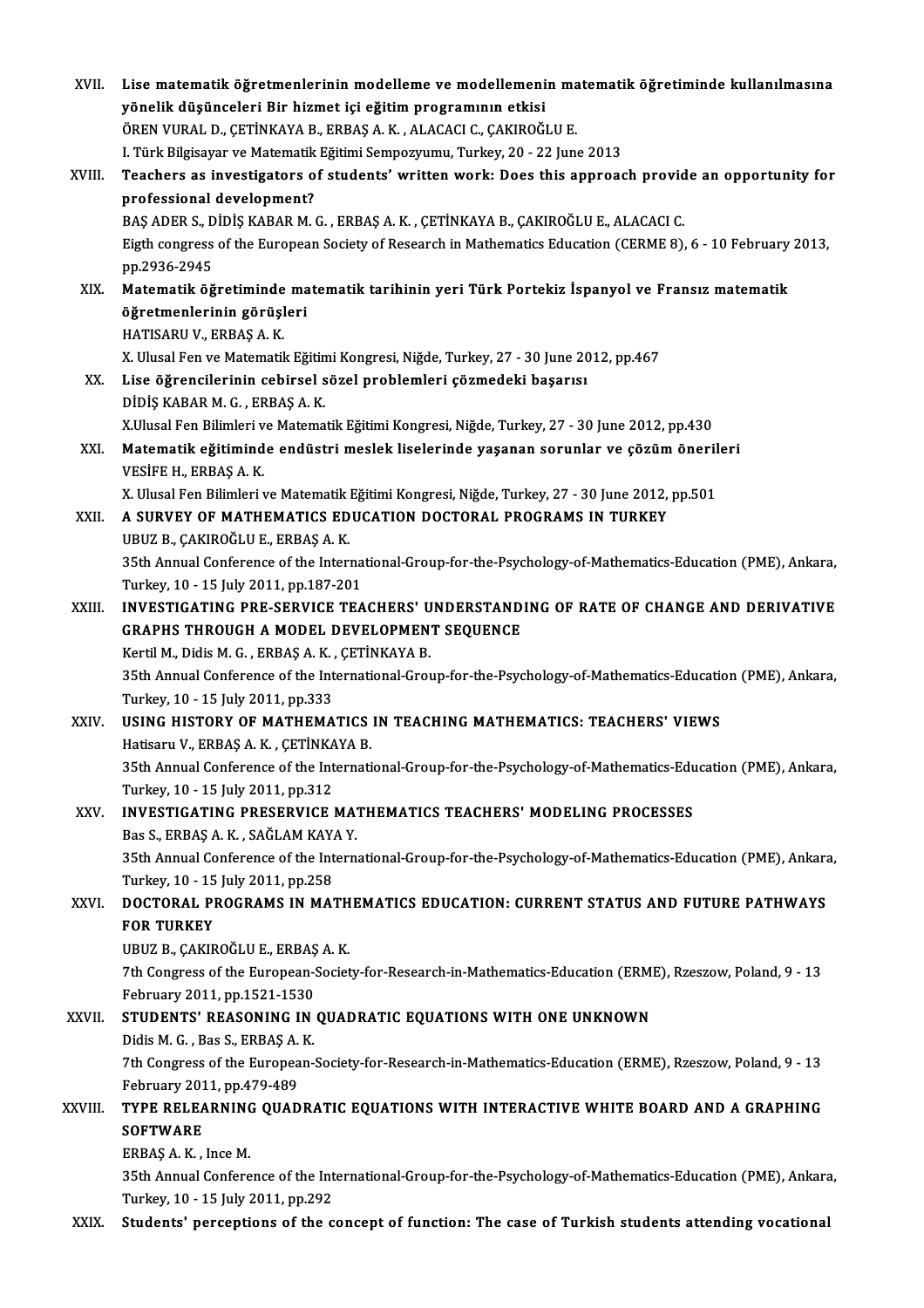|             | high school on industry                                                                                                                                                               |
|-------------|---------------------------------------------------------------------------------------------------------------------------------------------------------------------------------------|
|             | Hatisaru V., ERBAŞ A.K.                                                                                                                                                               |
|             | 2nd World Conference on Educational Sciences (WCES-2010), İstanbul, Turkey, 4 - 08 February 2010, vol.2,                                                                              |
|             | pp 3921-3925                                                                                                                                                                          |
| XXX.        | Pre-service physics teachers'xx difficulties in constructing mathematical models of simple harmonic<br>motion                                                                         |
|             | SenZeytun A., ÇETİNKAYA B., YILDIRIM U., ERBAŞ A. K.                                                                                                                                  |
| XXXI.       | 14th International Conferenceon the Teaching of Mathematical Modelling and Applications, 27 - 31 July 2009<br>6(TH) GRADE MATHEMATICS TEACHERS' CONCERNS ABOUT A REFORMED MATHEMATICS |
|             | <b>CURRICULUM</b>                                                                                                                                                                     |
|             | ÇETİNKAYA B., Oren D., Aydin U., ERBAŞ A. K.                                                                                                                                          |
|             | 33rd Conference of the International-Group-for-the-Psychology-of-Mathematics-Education, Thessaloniki, Greece,                                                                         |
|             | 19 - 24 July 2009, vol 1, pp 353                                                                                                                                                      |
| XXXII.      | Pre service mathematics teachers development of mathematical models Motion with simple                                                                                                |
|             | pendulum                                                                                                                                                                              |
|             | BAŞ S., ÇETİNKAYA B., YILDIRIM U., ERBAŞ A. K.                                                                                                                                        |
|             | 14th International Conference on the Teaching of Mathematical Modelling and Applications, Hamburg, Germany,<br>27 - 31 July 2009, pp 16                                               |
| XXXIII.     | Technology-enhanced math investigations: Facilitating the design and implementation of TEMIs into                                                                                     |
|             | the classroom                                                                                                                                                                         |
|             | Polly D., Orrill C., Erbas A. K., Ledford S.                                                                                                                                          |
|             | World Conference on Educational Multimedia, Hypermedia and Telecommunications, Lugano, Switzerland, 21 - 26                                                                           |
|             | June 2004, pp.3157-3160                                                                                                                                                               |
| XXXIV.      | Dokuzuncu sınıf öğrencilerinin eşitlik çözümündeki başarıları ve olası kavram yanılgıları                                                                                             |
|             | Erbas A K, Ersoy Y                                                                                                                                                                    |
|             | V. Ulusal Fen Bilimleri Eğitimi Kongresi, Ankara, Turkey, 16 - 18 September 2002, pp.225                                                                                              |
| <b>XXXV</b> | İlköğretim okullarında cebir öğretimi Öğrenmede güçlükler ve öğrenci başarıları                                                                                                       |
|             | ERBAŞ A K, ERSOY Y                                                                                                                                                                    |
|             | Cumhuriyetin 75. Yılında İlköğretim Sempozyumu, Ankara, Turkey, 27 - 21 November 1998, pp.171-179                                                                                     |

## Supported Projects

Erbaş A.K., TUBITAK Project, A Comparative Analysis of Turkish Singapore and American 6th and 7th Grades Erbaş A. K. , TUBITAK Project, A Comp<br>Mathematics Textbooks, 2008 - 2009<br>Erbas A. K. , Project Supported by Hig

Erbaş A. K. , Project Supported by Higher Education Institutions, T Math Teknoloji Destekli Matematik Öğretimi Ve<br>Öğretmen Eğitimi, 2005 - 2007 Mathematics Textbooks, 2008 -<br>Erbaş A. K. , Project Supported |<br>Öğretmen Eğitimi, 2005 - 2007

### Activities in Scientific Journals

Eurasian Journal of Educational Research ( http://ejer.com.tr ), Assistant Editor, 2016 - Continues Intervational International Australia<br>International Journal of Educational Research ( http://ejer.com.tr ), Assistant Editor, 2016 - Continues<br>International Journal of Educational Studies in Mathematics, Committee Member, Eurasian Journal of Educational Research ( http://ejer.com.tr ), Assistant Edito:<br>International Journal of Educational Studies in Mathematics, Committee Membe<br>Türk Bilgisayar ve Matematik Eğitimi Dergisi, Committee Member, Türk Bilgisayar ve Matematik Eğitimi Dergisi, Committee Member, 2015 - 2021<br>Memberships / Tasks in Scientific Organizations

Turkish Young Academy of Sciences, Member, 2019 - Continues, Turkey Matematik Eğitimi Derneği, Member, 2019 - Continues, Matematik Eğitimi Derneği, Member, 2013 - Continues, Turkey,<br>Matematik Eğitimi Derneği, Member, 2013 - Continues, Turkey,<br>Matematikejler, Derneği, Member, 2007, Continue Turkish Young Academy of Sciences, Member, 2019 - Conti<br>Matematik Eğitimi Derneği, Member, 2013 - Continues, Turl<br>Matematikçiler Derneği, Member, 2007 - Continues, Turkey